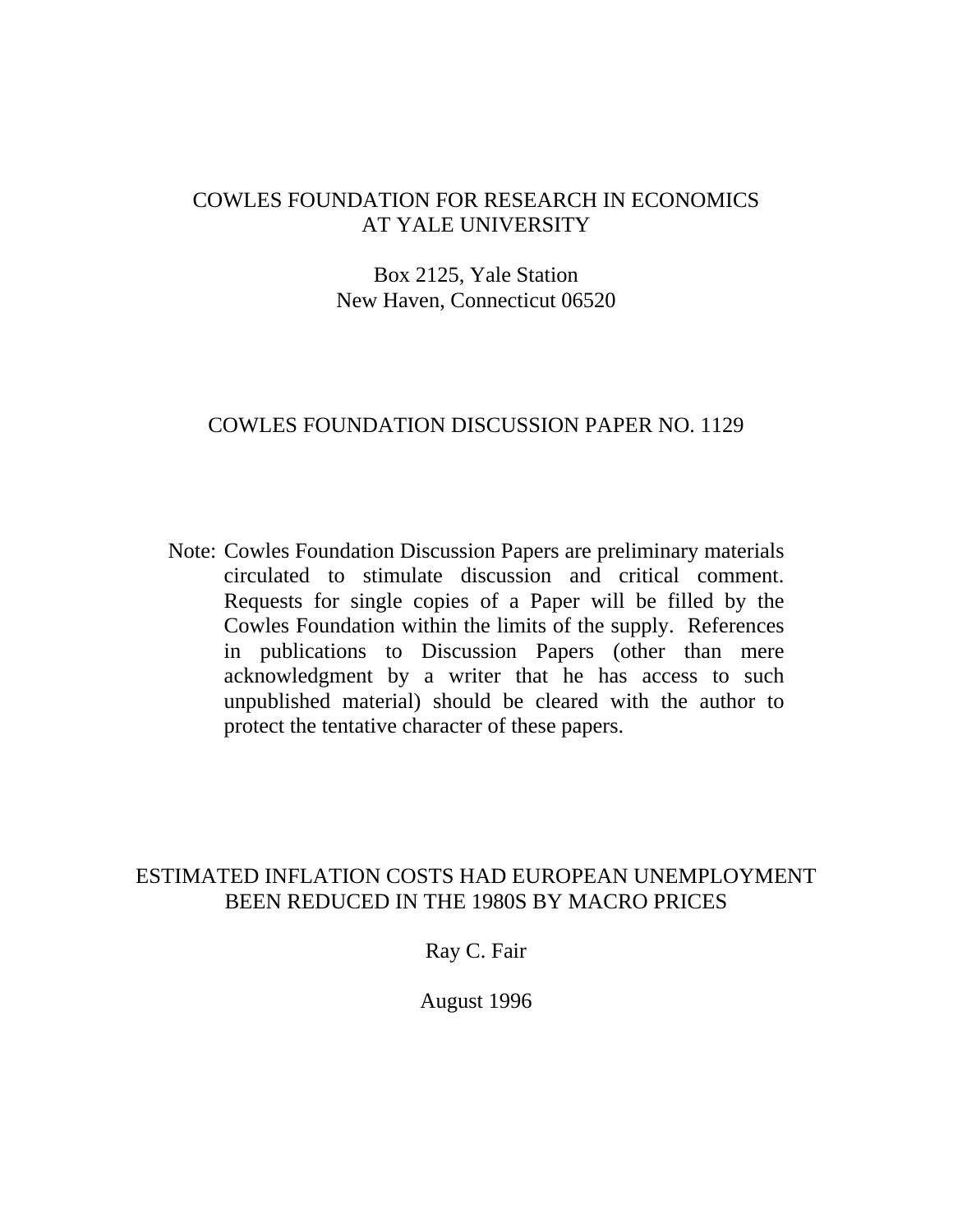# **Estimated Inflation Costs Had European Unemployment Been Reduced in the 1980s by Macro Policies**

### **Ray C. Fair**<sup>∗</sup>

**December 1997**

#### **Abstract**

This paper uses a multicountry econometric model to estimate what the inflation costs would have been had German monetary policy reduced European unemployment in the 1982:1–1990:4 period. A "non-NAIRU" framework is proposed for thinking about these costs.

# **1 Introduction**

If macroeconomic policies had lowered European unemployment in the 1980s, what would have been the inflation costs? Under the standard view of the long-run unemployment-inflation relationship, this is not an interesting question. The standard view is that there is a value of the unemployment rate (the NAIRU) below which the price level accelerates and above which the price level decelerates. This view is echoed, for example, in *Unemployment: Choices for Europe*, where Alogoskoufis et

<sup>∗</sup>Cowles Foundation, Yale University, New Haven, CT 06520-8281. Voice: 203-432-3715, Fax: 203-432-6167, e-mail: fair@econ.yale.edu; website: http://fairmodel.econ.yale.edu. All the data used in this paper can be downloaded from the website. Also, the experiment performed in this paper can be duplicated on the website.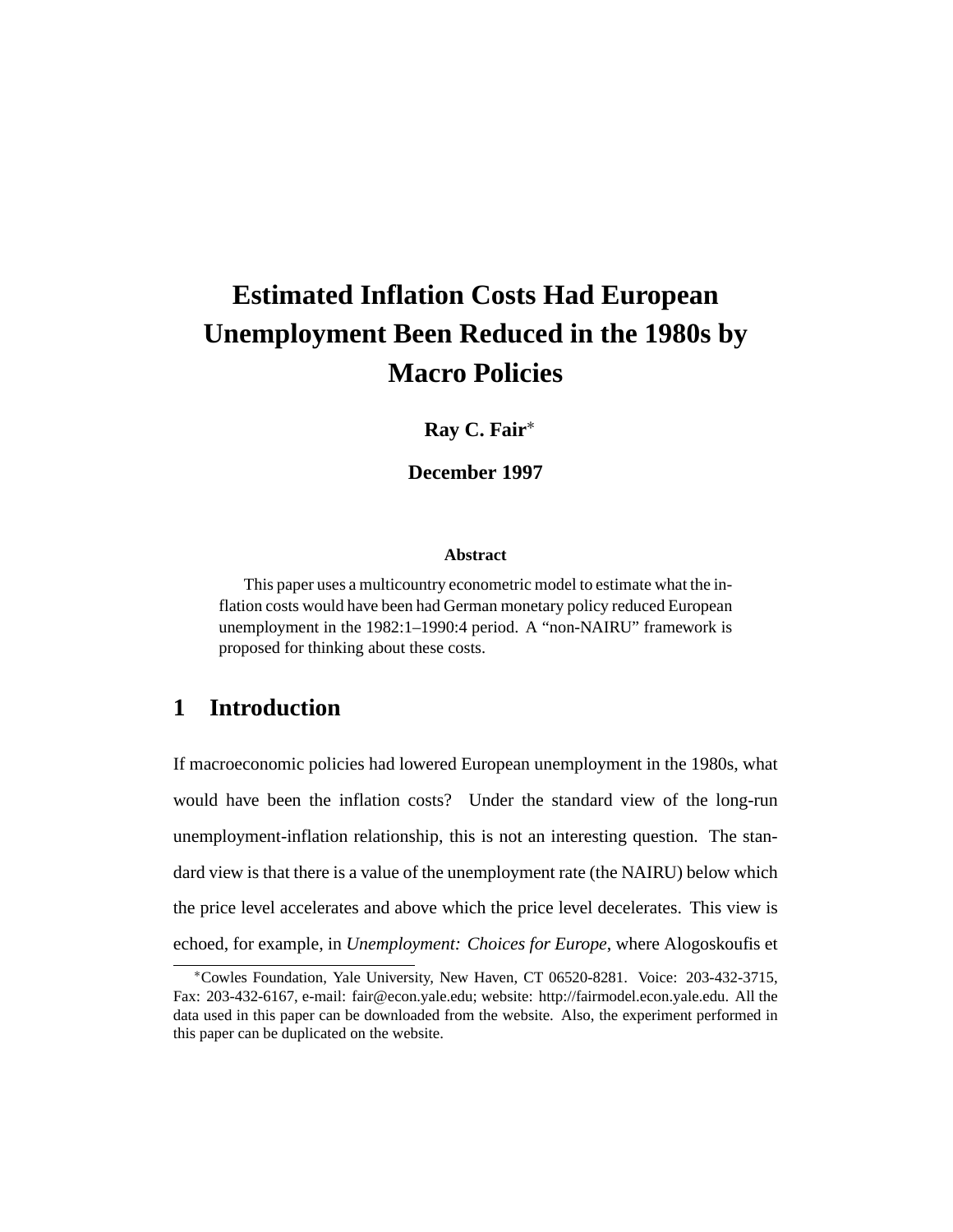al. (1995, p. 124) state "We would not want to dissent from the view that there is no long-run trade-off between activity and inflation, so that macroeconomic policies by themselves can do little to secure a lasting reduction in unemployment." Under the standard view it is not sensible to talk about long-run trade-offs between unemployment and inflation.

The results in Fair (1997a, 1997b), however, which are based on estimating price and wage equations for 28 countries, including 15 European countries, do not support the NAIRU model. They overwhelmingly reject the dynamics implied by the model. The results support the "level" form of the price and wage equations, where a permanent change in the unemployment rate has a long-run effect on the price level but not on the inflation rate (and not *a fortiori* on the change in the inflation rate). If these results are correct, they change the way one thinks about the trade-off between unemployment and inflation, and they make the question about macro policies and European unemployment an interesting one.

This paper uses the multicountry econometric (MC) model in Fair (1994), including the price and wage equations mentioned above, to estimate what would have happened to European unemployment and inflation in the 1982:1–1990:4 period had the Bundesbank followed an easier monetary policy than it in fact did. The MC model is outlined in Section 2, and the price and wage equations are presented and discussed in Section 3. The results of the experiment are then reported in Section 4.

If the NAIRU model is rejected, the new story about the price level and unemployment does not have to imply that unemployment can be driven close to zero with only a modest long-run effect on the price level. There may be (and seems likely to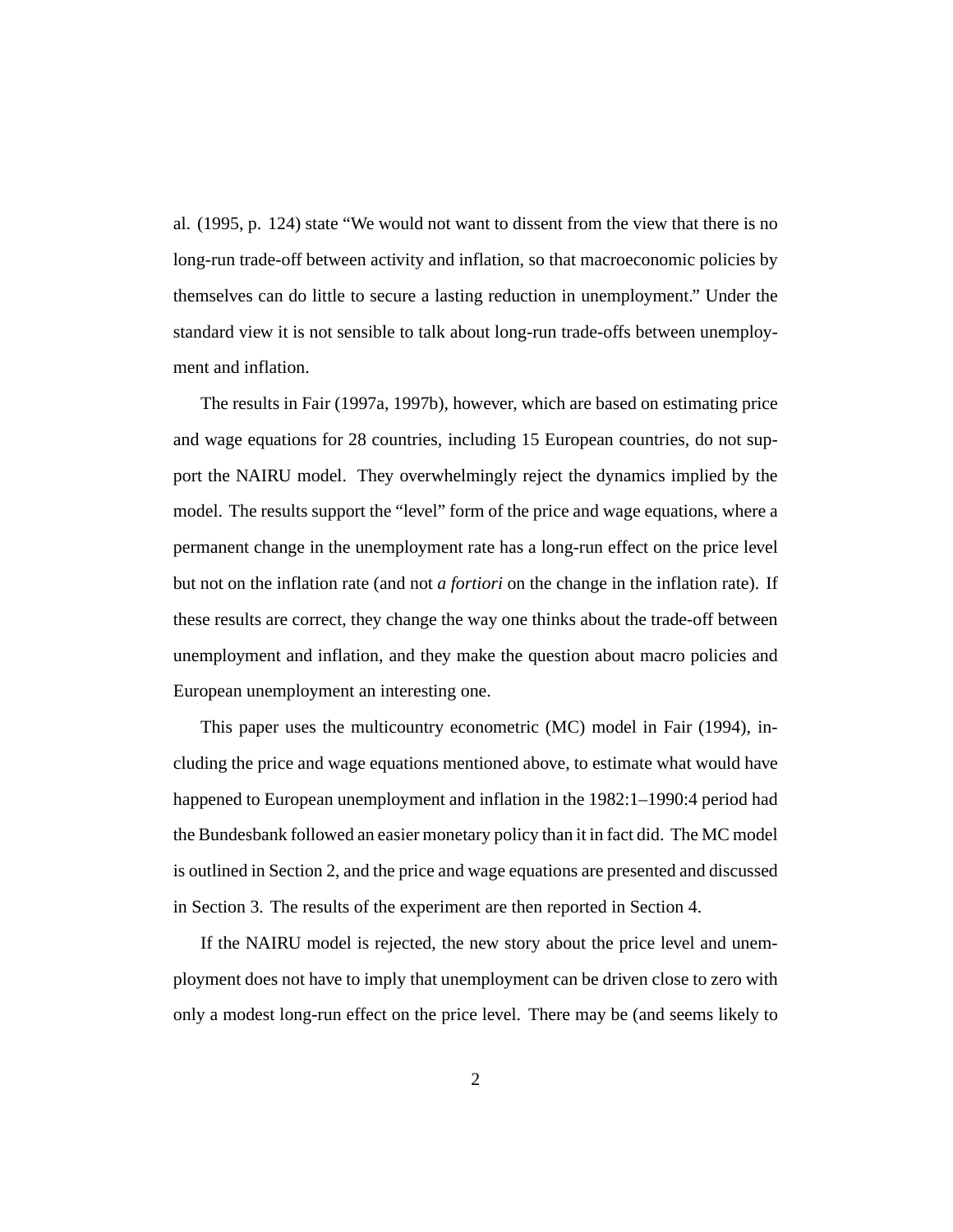be) a nonlinear relationship between the price level and unemployment at low values of unemployment, where pushing unemployment further and further below some low value results in larger and larger increases in the price level. This nonlinearity would in effect bound unemployment above a certain value. It will be seen in Section 3 that this nonlinearity is hard to estimate because there are not enough observations at low unemployment rates to provide good estimates. This paucity of observations argues against using estimated price and wage equations to predict what prices and wages would be at unemployment rates much lower than those that existed historically. Fortunately, this is not a problem for the present paper because the period considered here is one characterized by high unemployment rates. More will be said about this in the Conclusion.

# **2 The MC Model**

There are 33 countries in the MC model.<sup>1</sup>There are 31 stochastic equations for the United States and up to 15 each for the other countries. The total number of stochastic equations is 328, and the total number of estimated coefficients is 1442. In addition, there are 1041 estimated trade-share equations. The total number of endogenous and exogenous variables, not counting the trade shares, is about 4000. Trade-share data were collected for 45 countries, and so the trade-share matrix is  $45 \times 45$ <sup>2</sup>An updated

<sup>&</sup>lt;sup>1</sup>The 33 countries are the United States, Canada, Japan, Austria, France, Germany, Italy, the Netherlands, Switzerland, the United Kingdom, Finland, Australia, South Africa, Korea, Belgium, Denmark, Norway, Sweden, Greece, Ireland, Portugal, Spain, New Zealand, Saudi Arabia, Venezuela, Colombia, Jordan, Syria, India, Malaysia, Pakistan, the Philippines, and Thailand.

<sup>&</sup>lt;sup>2</sup>The 12 other countries that fill out the trade-share matrix are Nigeria, Algeria, Indonesia, Iran, Iraq, Kuwait, Libya, the United Arab Emirates, Israel, Bangladesh, Singapore, and an all other category.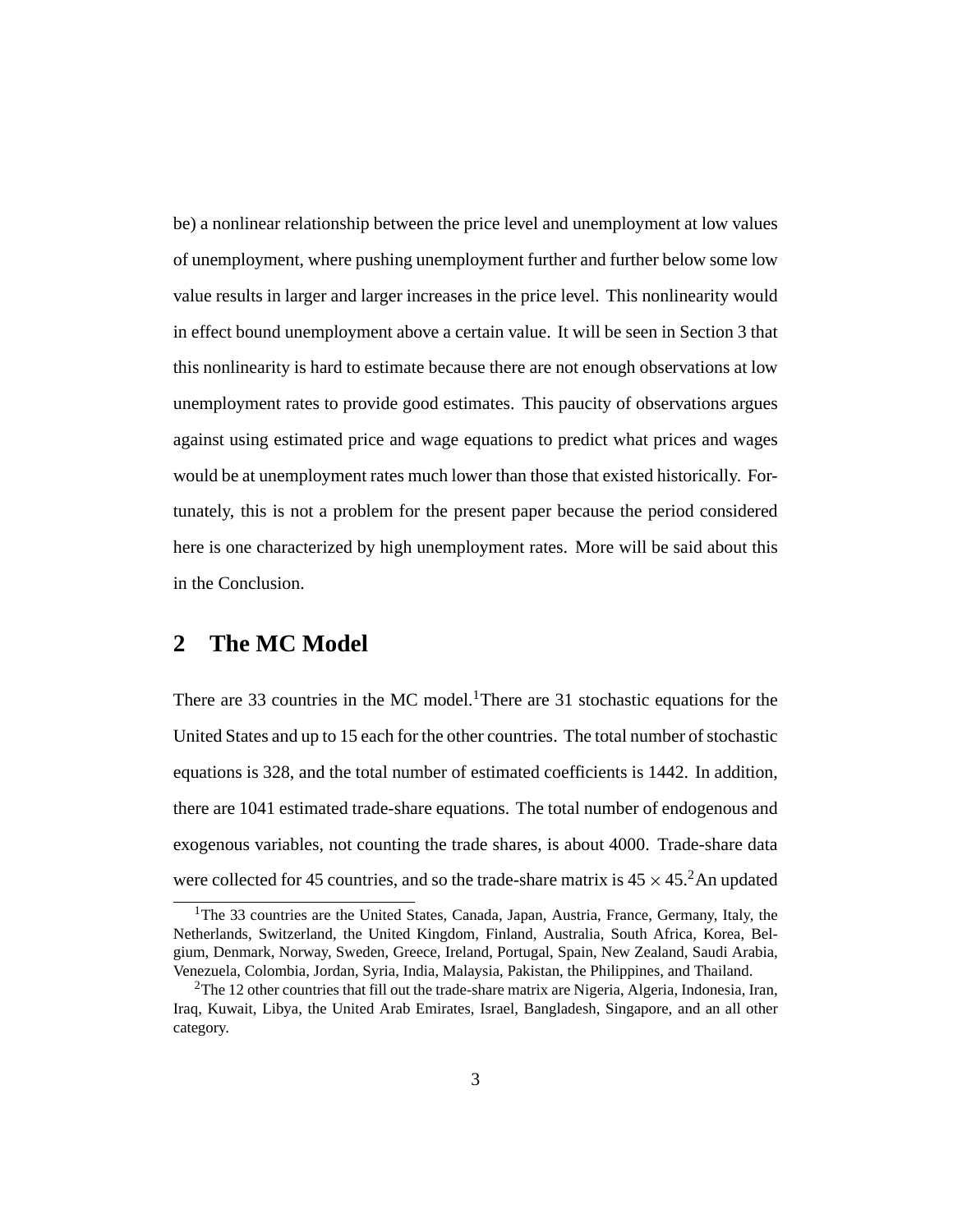version of this model has been used for the present work, and this version is presented on the website mentioned in the introductory footnote.

The estimation periods begin in 1954:1 for the United States and as soon after 1960 as data permit for the other countries. They end between 1992 and 1994 except for the United States, where they end in 1997:1. The estimation technique is 2SLS except when there are too few observations to make the technique practical, where OLS is used. The estimation accounts for possible serial correlation of the error terms. The variables used for the first stage regressors for a country are the main predetermined variables in the model for the country. A list of these variables is available from the website. $3$ 

On the demand side, there are estimated equations for consumption, fixed investment, inventory investment, and imports for each country. Consumption depends on income, wealth, and an interest rate. Fixed investment depends on output and an interest rate. Inventory investment depends on the level of sales and the lagged stock of inventories. The level of imports depends on income, wealth, the relative price of imported versus domestically produced goods, and an interest rate. The interest rate used for a given country and equation is either a short-term rate or a long-term rate, depending on which was more significant. The long-term rate is related to the short-term rate in each country through a standard term structure equation, where the long-term rate depends on the current value and lagged values of the short-term rate. A decrease in the short-term interest rate in a country leads to a decrease in

<sup>3</sup>All the variables and equations in the model are presented in Appendices A and B of *The MC Model Workbook* on the website. All the coefficient estimates are presented in the "Chapter 5 Tables" and "Chapter 6 Tables" that follow the appendices. Various test results for each equation are presented along with the coefficient estimates.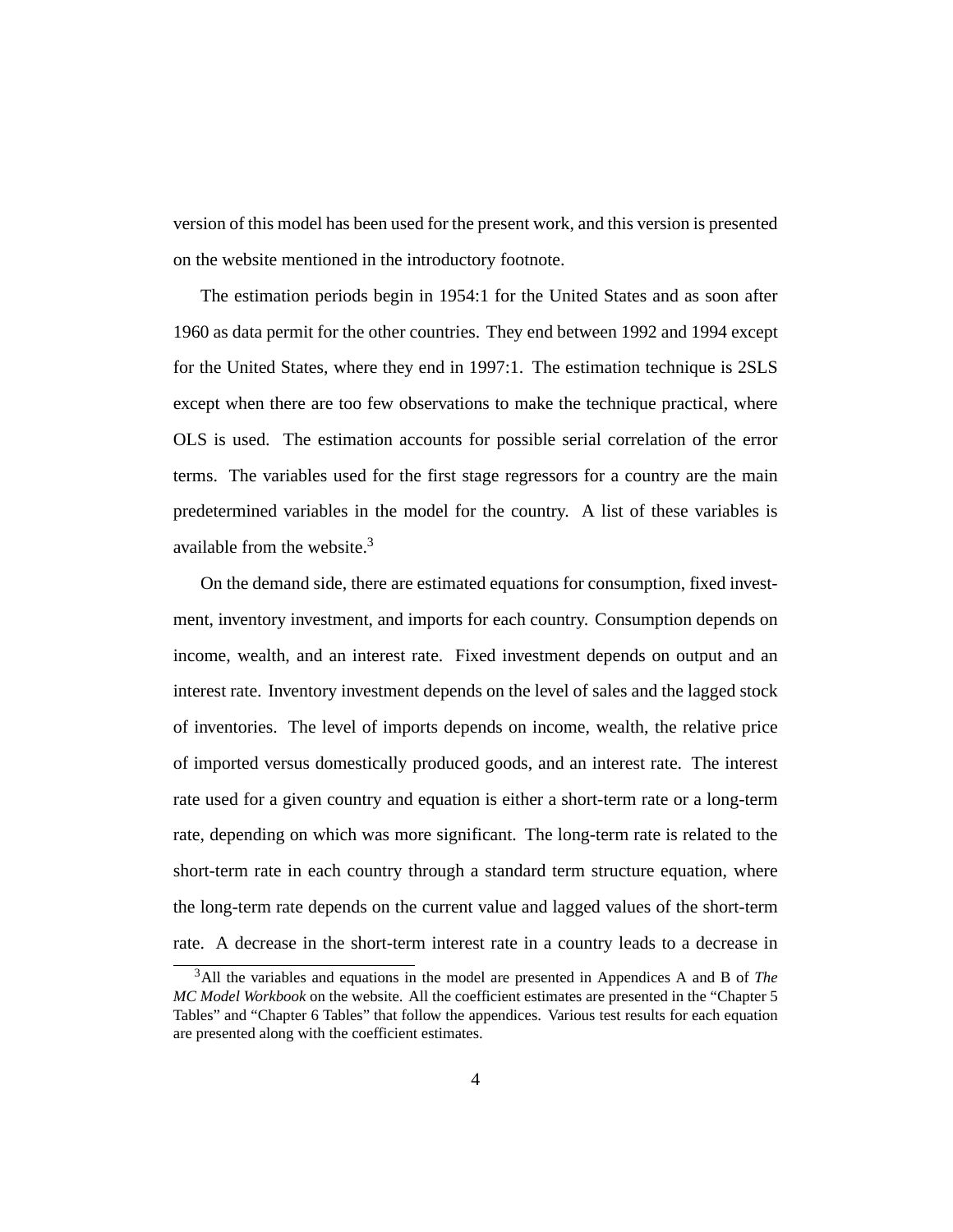the long-term rate, and interest-rate decreases have a positive effect on consumption, fixed investment, and imports.

There are estimated price and wage equations per country. The domestic price level in a country depends, among other things, on a measure of demand pressure (usually an output-gap variable) and the price of imports. These equations are presented in Section 3.

There is an estimated interest-rate reaction function for each country. The shortterm interest rate depends on inflation, demand pressure, and the balance of payments. These are "leaning against the wind" equations of the monetary authorities. The monetary authorities are estimated to raise short-term interest rates in response to increases in inflation and demand pressure and decreases in the balance of payments. The U.S. short-term interest rate is an explanatory variable in a number of the other countries' reaction functions. This means that the United States is assumed to play a leadership role in setting monetary policy. Also, the German short-term interest rate is an explanatory variable in a number of the other European countries' reaction functions.

There is an estimated exchange rate equation per country. For Germany and all the non-European countries, the dependent variable is the exchange rate vis-à-vis the U.S. dollar. For these countries, the exchange rate depends on the price level of the country relative to the U.S. price level and the short-term interest rate of the country relative to the U.S. interest rate. For the European countries except Germany, the dependent variable is the exchange rate vis-à-vis the mark. For these countries the exchange rate depends on the price level of the country relative to the German price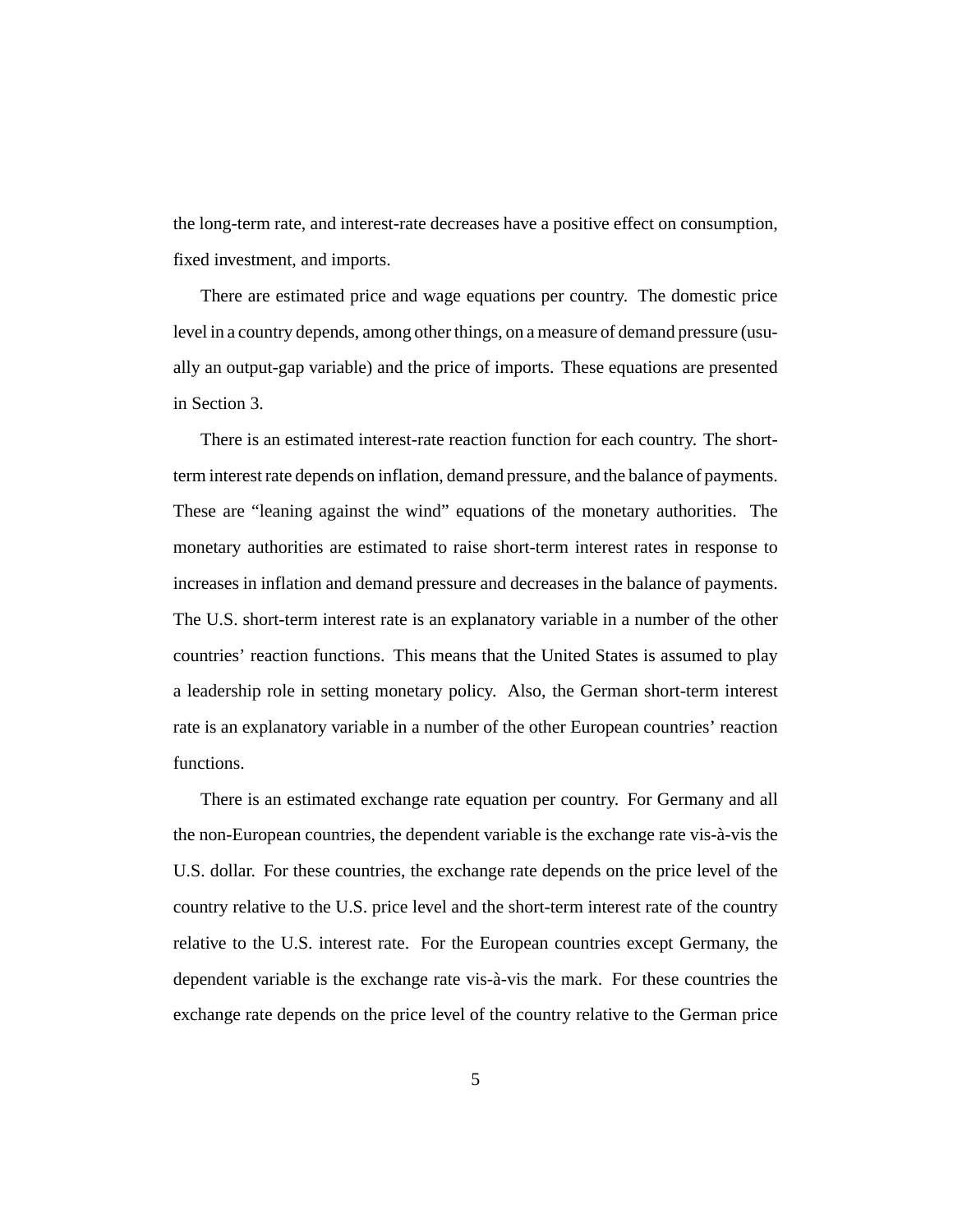level and the short-term interest rate of the country relative to the German interest rate.

There are also estimated equations explaining employment, the labor force of men, and the labor force of women per country. Employment depends on output and the amount of excess labor on hand. Labor force participation depends on the real wage and a labor market tightness variable designed to pick up discouraged worker effects.

In a given trade-share equation, the share of country *i*'s total imports imported from country *j* depends on the price of country *j* 's exports relative to a price index of all the other countries' export prices. The trade-share equations are in U.S. dollars, and all export prices are converted to dollar prices using the exchange rates. The restriction that the sum of all exports equals the sum of all imports is imposed in the model.

There is a mixture of quarterly and annual data in the MC model. Quarterly equations are estimated for 14 countries (the first 14 in footnote 1), and annual equations are estimated for the remaining 19. However, all the trade-share equations are quarterly. There are quarterly data on all the variables that feed into the trade-share equations, namely the exchange rate, the local-currency price of exports, and the total value of imports per country. When the model is solved, the predicted annual values of these variables for the annual countries are converted to predicted quarterly values using a simple distribution assumption. The quarterly predicted values from the trade-share equations are converted to annual values by summation or averaging when this is needed.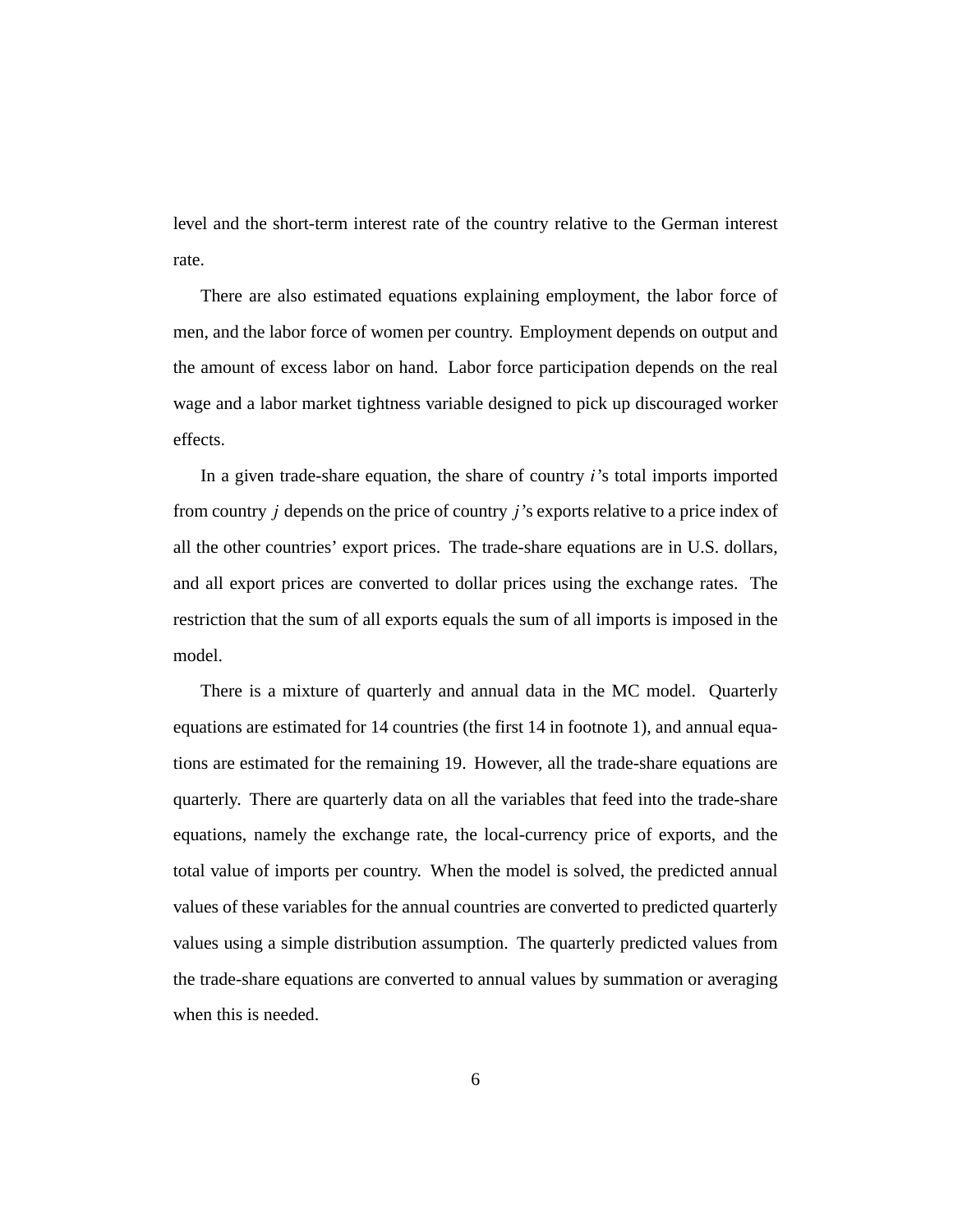### **3 The Price and Wage Equations**

### **Empirical Specification**

The theory that has guided the specification of the price and wage equations in this section was first presented in Fair (1974), and more recent discussions are in Fair (1984, Chapter 3), Fair (1994, Chapter 2), and Fair (1997a). The empirical specification of the price and wage equations is as follows:

$$
p_t = \beta_0 + \beta_1 p_{t-1} + \beta_2 (w_t - \lambda_t) + \beta_3 s_t + \beta_4 D_t + \beta_5 t + \epsilon_t \tag{1}
$$

$$
w_t - \lambda_t = \gamma_0 + \gamma_1 (w_{t-1} - \lambda_{t-1}) + \gamma_2 p_t + \gamma_3 p_{t-1} + \gamma_4 D_t + \gamma_5 t + \mu_t \tag{2}
$$

*p* is the log of the price level, and *w* is the log of the wage rate. *s* is the log of the import price level minus *p* lagged once; it is a measure of relative import prices. *D* is some measure of demand pressure—the choices tried for *D* are discussed below. *λ* is the log of  $\Lambda$ , where  $\Lambda$  is an estimate of the potential level of output per worker. In the empirical work  $\Lambda$  is estimated from peak-to-peak interpolations of output per worker. The growth rate of  $\Lambda$  is an estimate of the growth rate of potential productivity. The change in  $w - \lambda$  is the growth rate of the nominal wage rate less the growth rate of potential productivity.  $\epsilon$  and  $\mu$  are error terms.

The lagged price variable in equation (1) can be thought of as picking up expectational effects, the wage variable and the relative import price variable as picking up cost effects, and the demand variable as picking up demand effects. All these effects are in the theoretical specification mentioned above.

The time trend in equation (1) is meant to pick up any trend effects on the price level not captured by the other variables. Adding the time trend to an equation like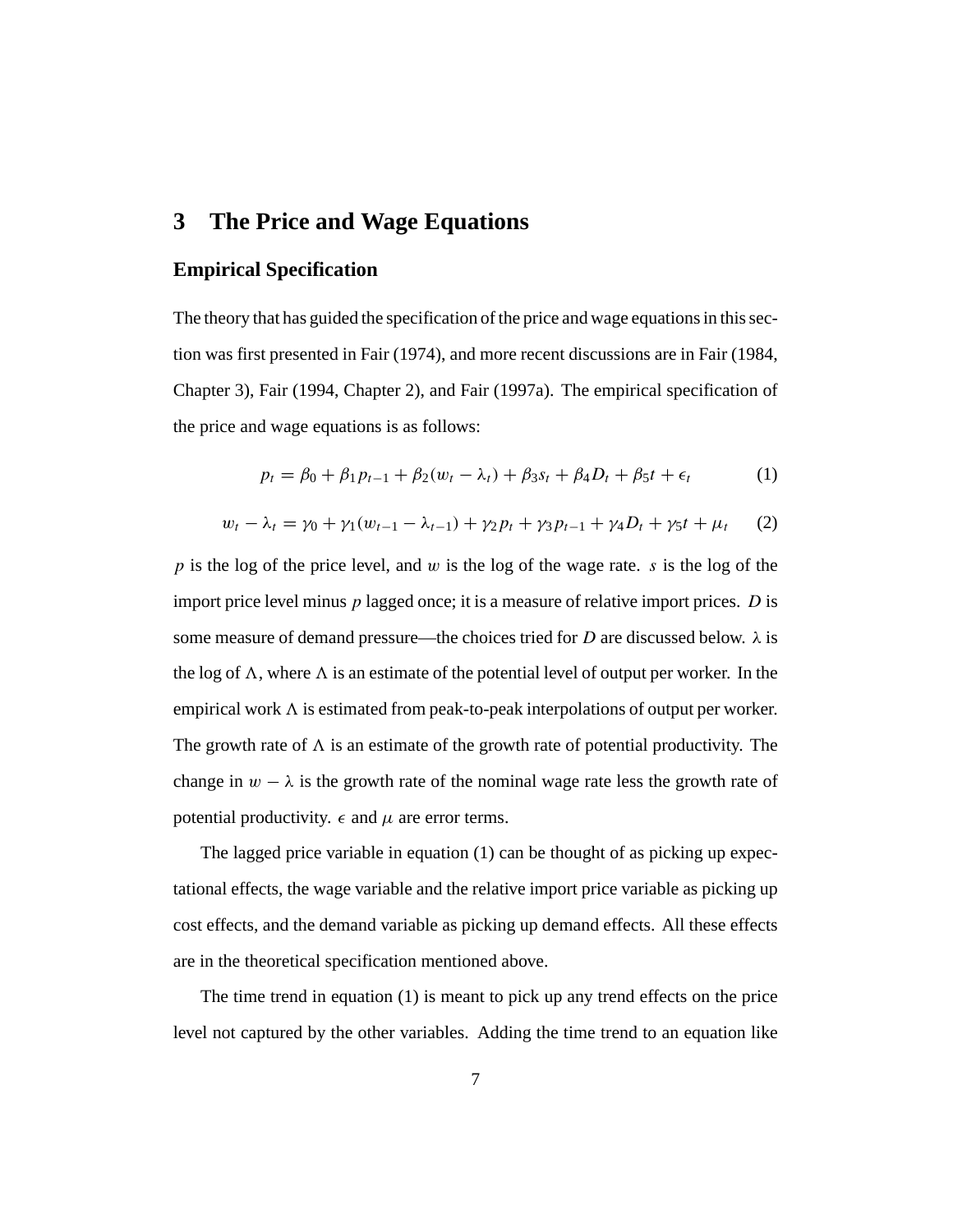(1) is similar to adding the constant term to an equation specified in terms of changes rather than levels. The time trend will also pick up any trend mistakes made in constructing  $\lambda_t$ . If, for example,  $\lambda_t = \lambda_t^a + \theta t$ , where  $\lambda_t^a$  is the correct variable to subtract from  $w_t$  to adjust for potential productivity, then the time trend will absorb this error.

In the wage equation, equation  $(2)$ , the wage rate is a function of the lagged wage rate, the current and lagged price level, the demand variable, and the time trend. It is an equation in which the wage rate adjusts to the price level over time. The price equation is identified because of the inclusion of the lagged wage in the wage equation, and the wage equation is identified because of the inclusion of the relative import price variable in the price equation.

When price and wage equations are specified, one has to be careful regarding what they imply about the determination of the real wage, which is  $w_t - \lambda_t - p_t$  in the present notation. Solving equations (1) and (2) for  $w_t - \lambda_t - p_t$  yields:

$$
w_t - \lambda_t - p_t = \frac{1}{1 - \beta_2 \gamma_2} \{ (1 - \beta_2) \gamma_1 (w_{t-1} - \lambda_{t-1}) + [(1 - \beta_2) \gamma_3 - (1 - \gamma_2) \beta_1] p_{t-1} - (1 - \gamma_2) \beta_0 + (1 - \beta_2) \gamma_0 - (1 - \gamma_2) \beta_3 s_t - [(1 - \gamma_2) \beta_4 D_t + (1 - \beta_2) \gamma_4] - [-(1 - \gamma_2) \beta_5 + (1 - \beta_2) \gamma_5] t - (1 - \gamma_2) \epsilon_t + (1 - \beta_2) \mu_t \}
$$
\n(3)

Unless the coefficient of  $w_{t-1} - \lambda_{t-1}$  equals the negative of the coefficient of  $p_{t-1}$ , equation (3) implies that in the long run the real wage depends on the level of *p*, which is not sensible. Consequently, the restriction that the two coefficients are equal in absolute value and of opposite signs is imposed in the estimation. The restriction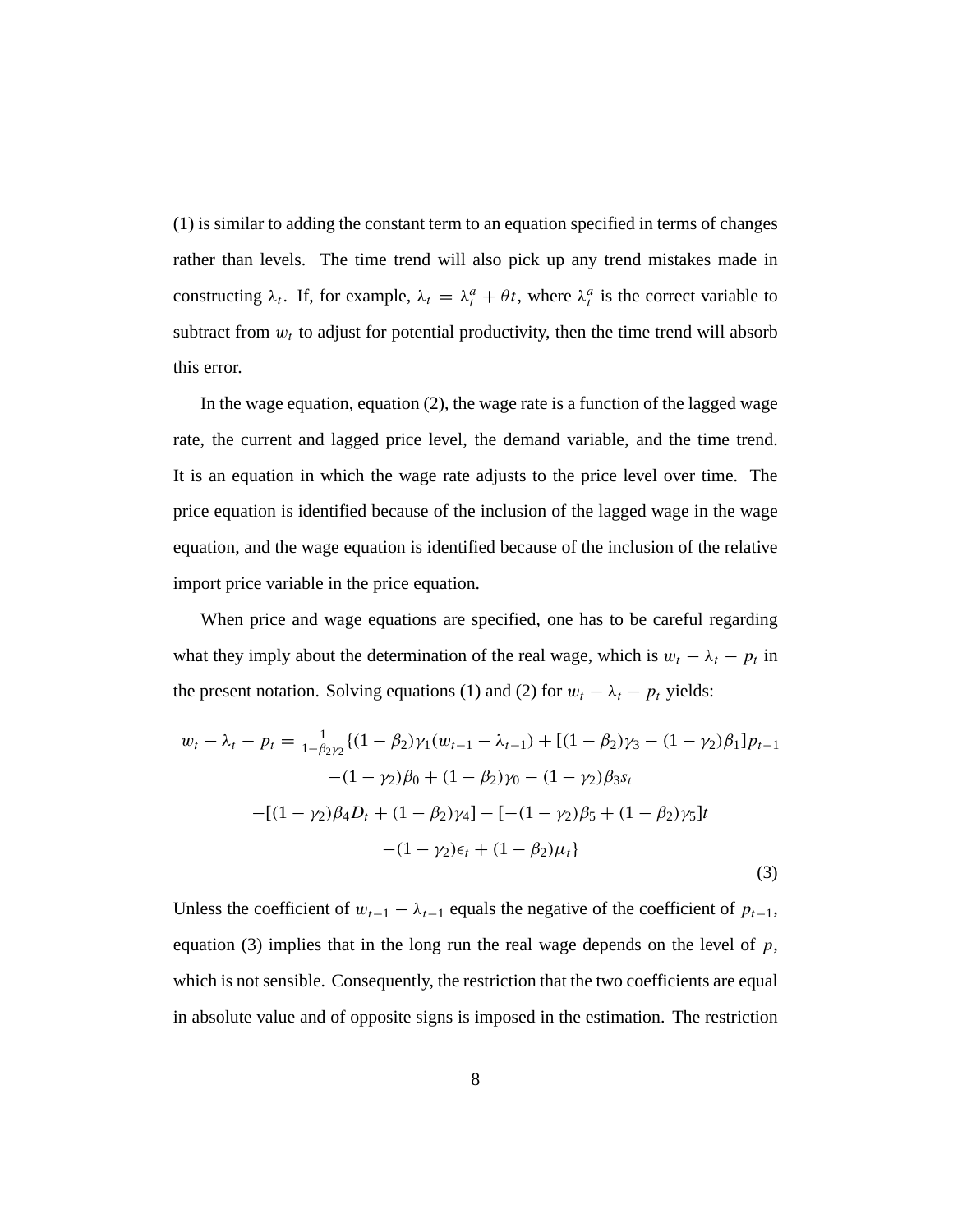on the structural coefficients is

$$
\gamma_3 = \frac{\beta_1}{1 - \beta_2} (1 - \gamma_2) - \gamma_1 \tag{4}
$$

#### **The Demand Pressure Variable,** *D*

An attempt was made in the estimation of the price and wage equations to account for a possible nonlinear relationship between  $p_t$  and the unemployment rate at low levels of the unemployment rate. Two functional forms were tried for the unemployment rate. In addition, two other activity variables, both measures of the output gap, were tried in place of the unemployment rate, and two functional forms were tried for each gap variable.

Let *u<sub>t</sub>* denote the unemployment rate, and let  $u'_t = u_t - u^{min}$ , where  $u^{min}$  is the minimum value of the unemployment rate in the sample period  $(t = 1, \ldots, T)$ . The first form tried was linear, namely  $D_t = u'_t$ . The other was  $D_t = 1/(u'_t + .02)$ . For the second form  $D_t$  is infinity when  $u'_t$  equals  $-.02$ , and so this form says that as the unemployment rate approaches 2.0 percentage point below the smallest value it reached in the sample period, the price level approachesinfinity.4

For the first output-gap variable, a potential output series, denoted  $Y_t^*$ , was constructed from peak-to-peak interpolations of the level of output per worker and the number of workers per working-age population. (The peak-to-peak interpolation

<sup>&</sup>lt;sup>4</sup>In earlier work values other than .02 were tried for  $D_t$ , including .005, .01, .015, and .05. The value that resulted in the best fit for a country tended to be around .02, and so for present purposes the formal searching was done using only .02 and the linear form. As discussed below, the fits tend to be similar across functional forms, and the data do not discriminate well among different forms, including the linear form.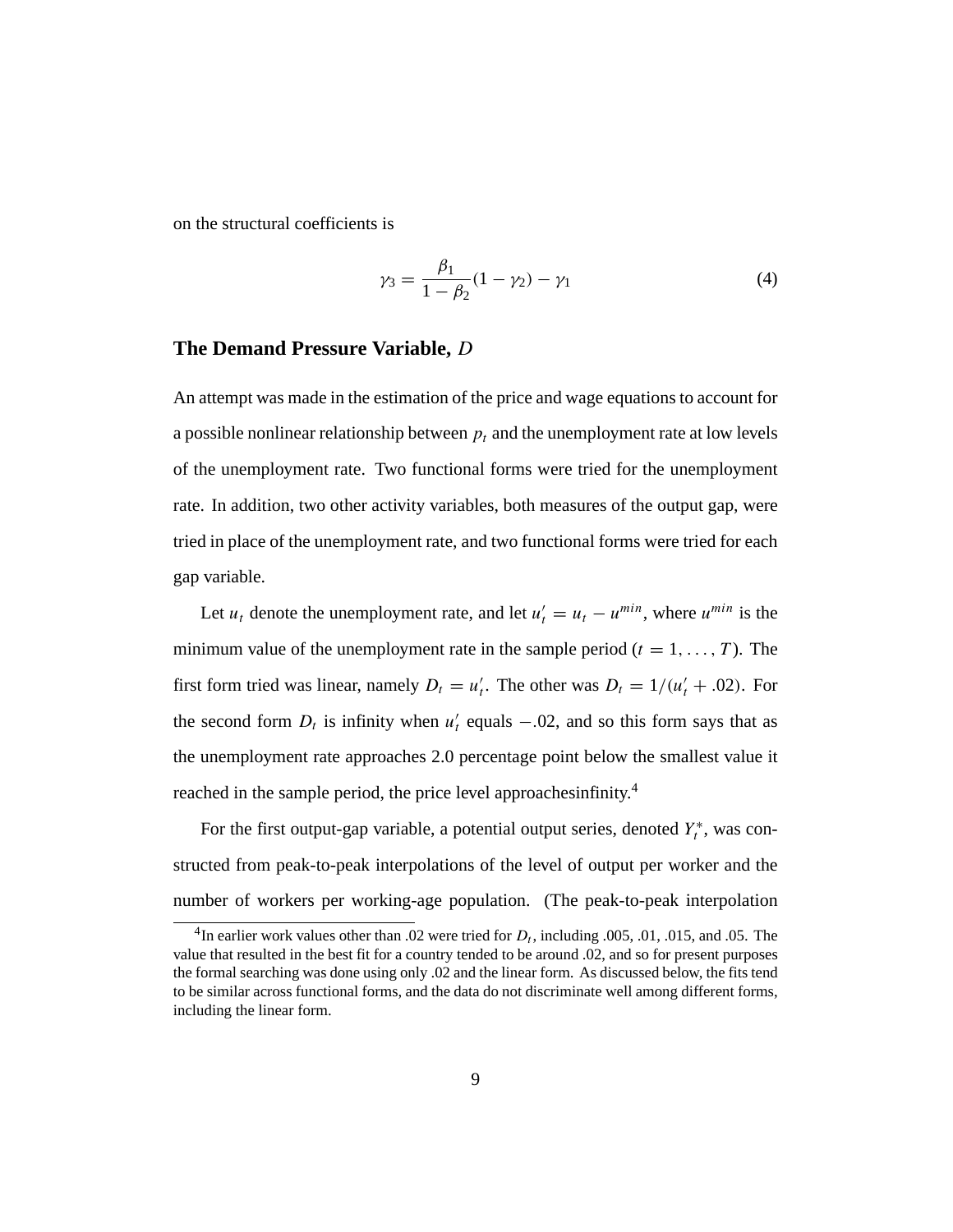of output per worker is  $\Lambda_t$  mentioned above.) Define the gap, denoted  $G_t$ , as  $(Y_t^* - Y_t)/Y_t^*$ , where  $Y_t$  is the actual level of output, and let  $G_t' = G_t - G^{min}$ , where  $G^{min}$  is the minimum value of  $G_t$  in the sample period. For this variable the first form was linear, and the other was  $D_t = 1/(G'_t + .02)$ .

For the second output-gap variable, a potential output series was constructed by regressing, over the sample period,  $\log Y_t$  on a constant and t. The gap  $G_t$  is then defined to be  $\log Y_t$  -  $\log Y_t$ , where  $\log Y_t$  is the predicted value from the regression. The rest of the treatment is the same as for the first output-gap variable.

Two functional forms for the unemployment rate and two each for the output-gap variables yields 6 different variables to try. In addition, each variable was tried both unlagged and lagged once separately, giving 12 different variables. The searching was done using equation (1) under the assumption of a first order autoregressive error term and with three variables added. The three added variables are  $p_{t-2}$ ,  $w_{t-1} - \lambda_{t-1}$ , and *s*<sub>t−1</sub>. The demand pressure variable chosen was the one with the highest t-statistic. No demand pressure variable was chosen if the coefficient estimates of all the demand pressure variables were of the wrong sign.

Once the demand pressure variable was chosen, three further specification decisions were made. The first is whether  $w_t - \lambda_t$  or  $w_{t-1} - \lambda_{t-1}$  should be included in the final specification, the second is whether  $s_t$  or  $s_{t-1}$  should be included, and the third is whether the autoregressive assumption about the error term should be retained. For each of the first two decisions the variable with the higher t-statistic was chosen provided its coefficient estimate was of the expected sign, and for the third decision the autoregressive assumption was retained if the autoregressive coefficient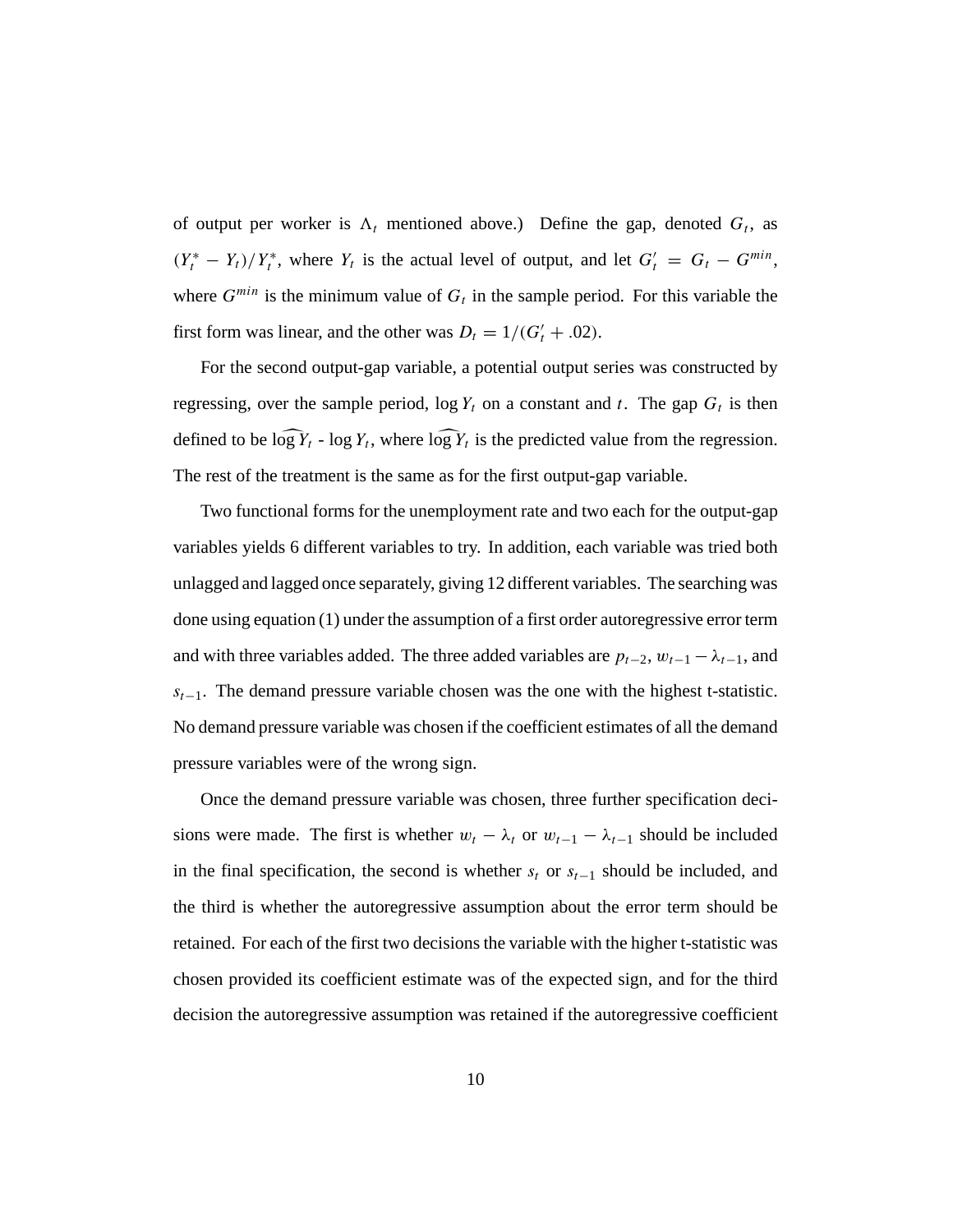estimate was significant at the five percent level. If when tried separately both  $w_t - \lambda_t$ and  $w_{t-1} - \lambda_{t-1}$  had coefficient estimates of the wrong sign, neither was used, and similarly for  $s_t$  and  $s_{t-1}$ .<sup>5</sup>

The same searching for the best demand pressure variable was done for the wage equation (2) as was done for the price equation. This searching was done without imposing the coefficient restriction in (4) and under the assumption of a first order autoregressive error term. Once the demand pressure variable was chosen, one further specification decision had to be made for the wage equation, namely whether the autoregressive assumption of the error term should be retained. The same decision criterion was used here as was used for the price equation.

### **The Estimates**

The estimation technique was 2SLS for the quarterly countries and OLS for the annual countries. For 2SLS, the endogenous variables were taken to be  $p_t$ ,  $w_t$ ,  $D_t$ , and  $s_t$ . The quality of the data varies across countries, and the results for the individual countries should not necessarily be weighted equally. In particular, the results for the countries with only annual data should probably be weighted less. Also, the wage data are probably not in general as good as the price data. The reason there are fewer countries with estimated wage equations than estimated price equations below is simply because of data limitations.

Four dummy variables were used for Germany for all its estimated equations in <sup>5</sup>When  $w_{t-1} - \lambda_{t-1}$  is chosen, the coefficient restriction in (4) becomes  $\gamma_3 = (\beta_1 + \beta_2)(1 - \lambda_1)$ *γ*2*)* − *γ*1.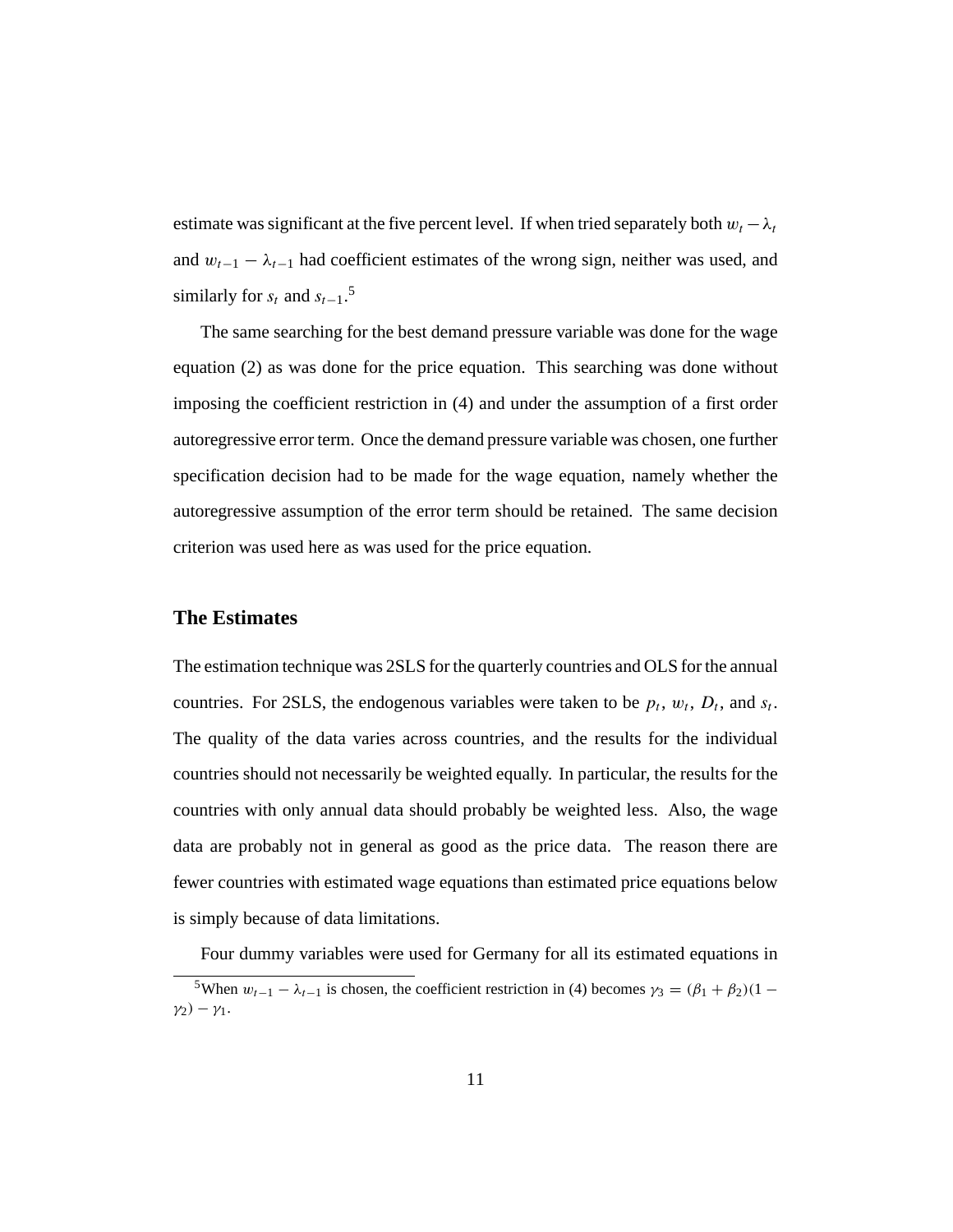an attempt to account for the effects of the reunification of the country. The first had a value of one in 1990:3 and zero otherwise; the second a value of one in 1990:4 and zero otherwise; the third a value of one in 1991:1 and zero otherwise; and the fourth a value of one in 1991:2 and zero otherwise. To save space, the coefficient estimates for the dummy variables have not been reported in the tables below.

The estimates of the final specification of the price equation are presented in Table 1.<sup>6</sup> The table shows that of the 18 countries for which a demand pressure variable was used,<sup>7</sup> the functional form was linear for 10 of them. The chosen variable was the unemployment rate for 4 of them, the first output-gap variable for 8 of them, and the second output-gap variable for the remaining 6. There is thus no strong pattern here, although a slight edge for the linear form and the first output-gap variable. The good showing for the linear form shows the difficulty of estimating the point at which the relationship between the price level and demand becomes nonlinear. Also, although not shown in Table 1, the fits of the equations tended not to be very sensitive to the use of alternative functional forms, such as those mentioned in footnote 4, and no clear winner emerged.

Of the 9 countries with no demand pressure variable in Table 1, two of them—the Netherlands and the United Kingdom—have wage equations with demand pressure variables. For these two countries demand pressure affects prices by affecting wages, which affect prices. South Africa is the only quarterly country for which there are no demand pressure effects on the price level.

<sup>6</sup>The estimates of the price and wage equations for the United States not presented in this paper. See Fair (1997a) for a detailed discussion of the U.S. equations.

<sup>7</sup>Remember, no demand pressure variable was included if the coefficient estimates of all the demand pressure variables were of the wrong sign.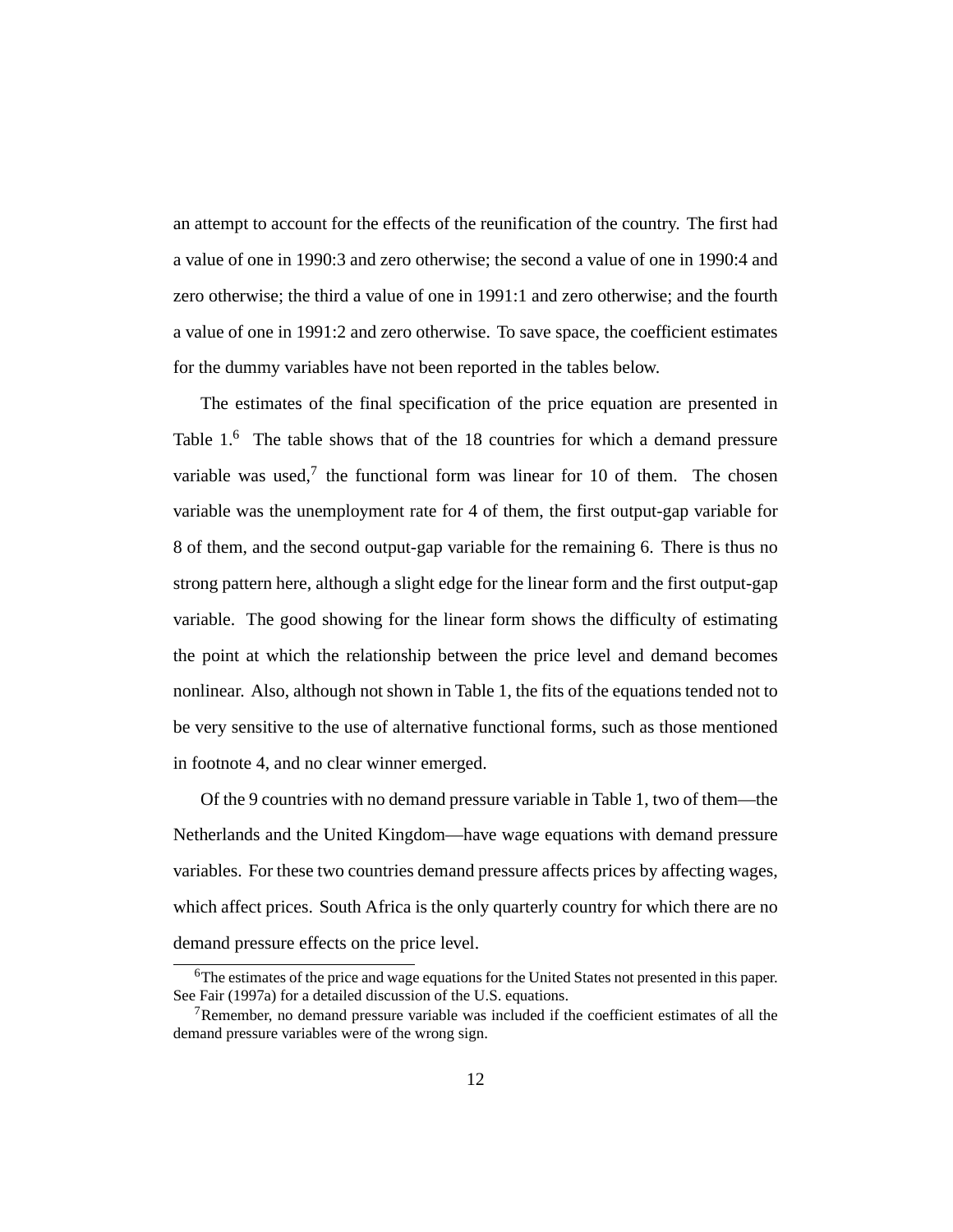|                  | <b>Best</b>          |                 |                 |                 |                       |                           |                   |                 |           |           |               |
|------------------|----------------------|-----------------|-----------------|-----------------|-----------------------|---------------------------|-------------------|-----------------|-----------|-----------|---------------|
|                  | $\boldsymbol{D}$     | $\hat{\beta}_0$ | $\hat{\beta}_1$ | $\hat{\beta}_2$ | $\hat{\beta}_3$       | $\hat{\beta}_4$           | $\hat{\beta}_5$   | $\hat{\rho}$    | <b>SE</b> | <b>DW</b> | Sample        |
| <b>Quarterly</b> |                      |                 |                 |                 |                       |                           |                   |                 |           |           |               |
| CA               | $G2_{-1}$ (lin)      | $-0.070$        | 0.947           | 0.012           | 0.021                 | $a$ -0.13469              | 0.00047           | 0.499           | 0.0053    | 2.25      | 1966.1-1996.1 |
|                  |                      | $(-0.67)$       | (17.53)         | (0.25)          | (1.44)                | $(-5.16)$                 | (1.99)            | (5.43)          |           |           |               |
| JA               | $G2(\text{lin})$     | $-0.765$        | 0.742           | 0.139           | 0.028                 | $-0.24050$                | 0.00152           | 0.688           | 0.0074    | 2.15      | 1967.3-1995.4 |
|                  |                      | $(-3.09)$       | (10.23)         | (2.73)          | (2.06)                | $(-3.36)$                 | (3.07)            | (7.06)          |           |           |               |
| AU               | G1(.02)              | $-0.734$        | 0.840           | $a_{0.095}$     | $a_{0.041}$           | 0.00023                   | 0.00086           | $-0.397$        | 0.0104    | 1.99      | 1971.1-1994.1 |
|                  |                      | $(-2.40)$       | (13.00)         | (2.13)          | (2.57)                | (1.04)                    | (2.26)            | $(-3.64)$       |           |           |               |
| FR               | $U_{-1}(\text{lin})$ | $-0.742$        | 0.848           | 0.099           | $a_{0.019}$           | $a$ -0.06777              | 0.00050           | 0.291           | 0.0047    | 1.79      | 1976.1-1995.2 |
|                  |                      | $(-2.74)$       | (18.14)         | (2.76)          | (1.35)                | $(-0.66)$                 | (2.14)            | (2.41)          |           |           |               |
| <b>GE</b>        | $G2_{-1}$ (lin)      | $-0.469$        | 0.877           | ${}^{a}$ 0.047  | 0.018                 | $a$ -0.07823              | 0.00053           | b               | 0.0031    | 1.88      | 1969.1-1994.4 |
|                  |                      | $(-6.26)$       | (57.14)         | (5.51)          | (4.65)                | $(-4.91)$                 | (5.05)            |                 |           |           |               |
| IT               | $G2(\text{lin})$     | $-0.157$        | 0.941           | 0.018           | 0.042                 | $-0.17374$                | 0.00114           | b               | 0.0069    | 1.69      | 1971.1-1995.3 |
|                  |                      | $(-2.01)$       | (29.46)         | (0.64)          | (6.23)                | $(-5.62)$                 | (4.97)            |                 |           |           |               |
| <b>NE</b>        | none                 | $-0.730$        | 0.714           | $a_{0.130}$     | 0.075                 | $\overline{\phantom{0}}$  | 0.00091           | b               | 0.0080    | 1.57      | 1978.2-1995.4 |
|                  |                      | $(-1.77)$       | (9.30)          | (1.30)          | (4.53)                |                           | (2.05)            |                 |           |           |               |
|                  |                      |                 |                 |                 |                       |                           |                   |                 |           |           |               |
| <b>ST</b>        | $G1_{-1}$ (lin)      | 0.002<br>(0.04) | 0.979           | $\mathbf{c}$    | $a_{0.015}$<br>(1.36) | $a$ -0.13828<br>$(-4.42)$ | 0.00016<br>(0.42) | 0.575<br>(5.78) | 0.0031    | 1.64      | 1971.1-1994.4 |
|                  |                      |                 | (27.67)         |                 |                       |                           |                   |                 |           |           |               |
| UK               | none                 | $-0.398$        | 0.856           | 0.164           | 0.064                 | $\equiv$                  | $-0.00045$        | b               | 0.0108    | 0.99      | 1966.1-1995.2 |
|                  |                      | $(-4.06)$       | (23.78)         | (3.75)          | (7.35)                |                           | $(-1.63)$         |                 |           |           |               |
| FI               | U(.02)               | $-0.157$        | 0.879           | $a_{0.090}$     | 0.028                 | 0.00057                   | 0.00061           | b               | 0.0076    | 1.92      | 1976.1-1993.3 |
|                  |                      | $(-1.92)$       | (12.01)         | (1.12)          | (2.47)                | (3.78)                    | (1.41)            |                 |           |           |               |
| AS               | $G1_{-1}(.02)$       | 0.055           | 1.001           | $\mathbf{c}$    | 0.020                 | $a_{0.00039}$             | $-0.00036$        | b               | 0.0105    | 2.06      | 1971.1-1995.4 |
|                  |                      | (1.52)          | (79.51)         |                 | (1.54)                | (3.08)                    | $(-1.56)$         |                 |           |           |               |
| <sub>SO</sub>    | none                 | $-0.127$        | 0.970           | $\mathbf{c}$    | 0.034                 | $\equiv$                  | 0.00099           | b               | 0.0176    | 2.18      | 1962.1-1995.3 |
|                  |                      | $(-3.31)$       | (116.75)        |                 | (3.03)                |                           | (4.09)            |                 |           |           |               |
| KO               | $G2_{-1}(.02)$       | $-0.665$        | 0.696           | 0.329           | 0.100                 | ${}^{a}$ 0.00107          | $-0.00548$        | $-0.256$        | 0.0367    | 1.87      | 1964.1-1995.4 |
|                  |                      | $(-3.42)$       | (8.65)          | (3.80)          | (3.07)                | (1.58)                    | $(-3.76)$         | $(-2.36)$       |           |           |               |
|                  |                      |                 |                 |                 |                       |                           |                   |                 |           |           |               |

**Table 1 Estimates of the Price Equation**  $p_t = \beta_0 + \beta_1 p_{t-1} + \beta_2 (w_t - \lambda_t) + \beta_3 s_t + \beta_4 D_t + \beta_5 t$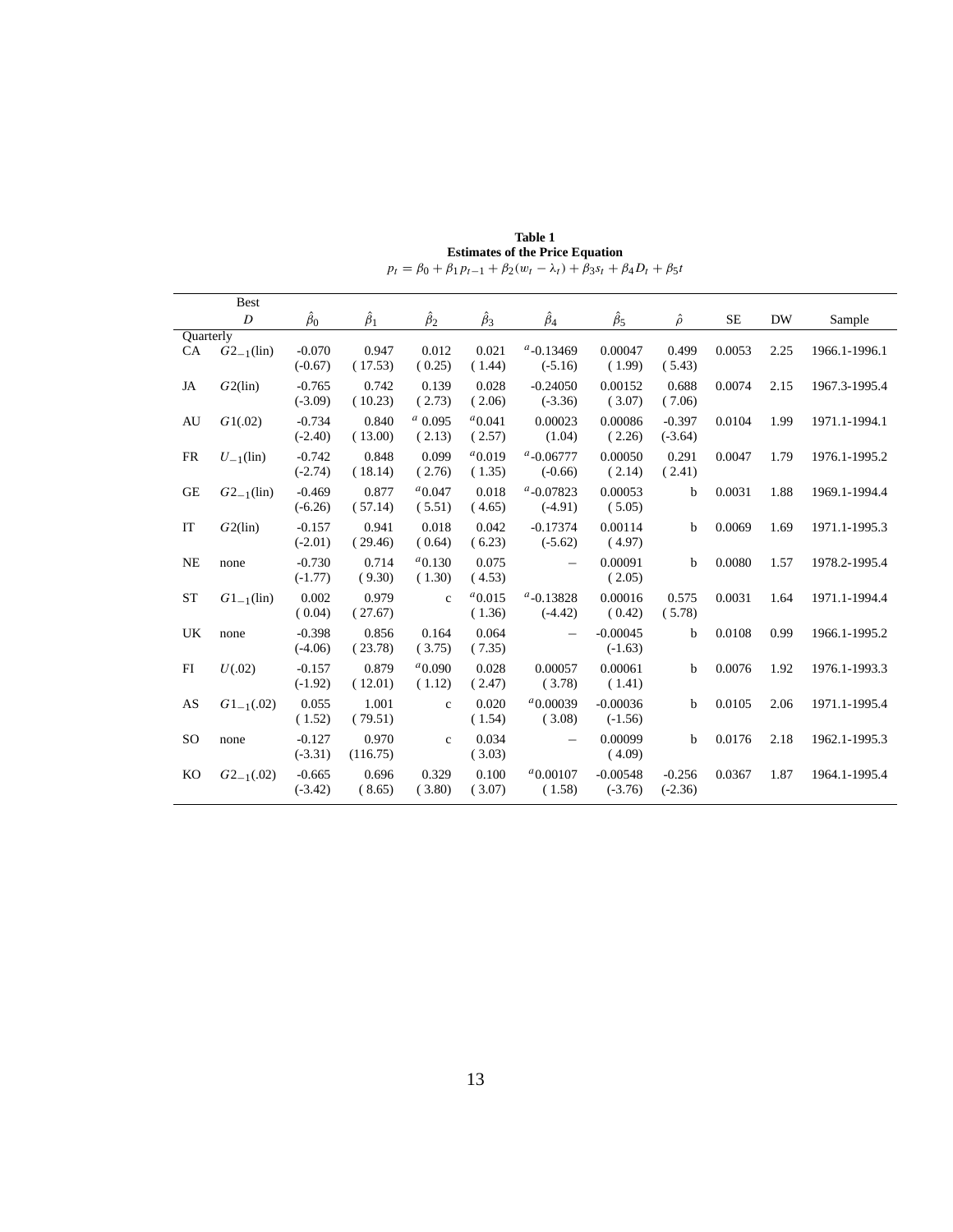|                | Table 1 (continued) |                       |                   |                       |                          |                          |                         |           |           |           |  |  |  |
|----------------|---------------------|-----------------------|-------------------|-----------------------|--------------------------|--------------------------|-------------------------|-----------|-----------|-----------|--|--|--|
|                | <b>Best</b>         |                       |                   |                       |                          |                          |                         |           |           |           |  |  |  |
|                | $\boldsymbol{D}$    | $\hat{\beta}_0$       | $\hat{\beta}_1$   | $\hat{\beta}_2$       | $\hat{\beta}_3$          | $\hat{\beta}_4$          | $\hat{\beta}_5$         | <b>SE</b> | <b>DW</b> | Sample    |  |  |  |
| Annual<br>BE   | G2(.02)             | $-1.220$<br>$(-3.79)$ | 0.577<br>(5.28)   | 0.219<br>(3.61)       | 0.030<br>(1.09)          | 0.00056<br>(1.43)        | 0.01095<br>(3.33)       | 0.0126    | 1.16      | 1966-1992 |  |  |  |
| DE             | U(.02)              | $-2.061$<br>$(-9.05)$ | 0.634<br>(13.34)  | 0.372<br>(10.34)      | 0.062<br>(2.89)          | 0.00044<br>(1.61)        | $-0.00259$<br>$(-1.13)$ | 0.0079    | 2.03      | 1967-1992 |  |  |  |
| N <sub>O</sub> | $U(\text{lin})$     | $-0.346$<br>$(-1.88)$ | 0.892<br>(11.56)  | d                     | 0.349<br>(3.99)          | $-0.71895$<br>$(-1.15)$  | 0.01262<br>(2.07)       | 0.0256    | 1.26      | 1966-1993 |  |  |  |
| <b>SW</b>      | $G1(\text{lin})$    | $-1.878$<br>$(-2.51)$ | 0.619<br>(5.38)   | $a_{0.273}$<br>(2.00) | 0.180<br>(6.64)          | $-0.31560$<br>$(-1.75)$  | 0.01097<br>(2.23)       | 0.0176    | 1.54      | 1966-1993 |  |  |  |
| <b>GR</b>      | G1(.02)             | $-0.165$<br>$(-0.90)$ | 0.9310<br>(19.32) | 0.046<br>(0.76)       | 0.220<br>(3.98)          | 0.00103<br>(1.51)        | 0.00143<br>(0.26)       | 0.0236    | 1.53      | 1964-1993 |  |  |  |
| IR             | none                | $-0.462$<br>$(-1.58)$ | 0.668<br>(4.39)   | 0.331<br>(1.80)       | $a_{0.093}$<br>(0.81)    |                          | 0.00007<br>(0.01)       | 0.0258    | 1.67      | 1972-1991 |  |  |  |
| <b>SP</b>      | G1(.02)             | $-0.832$<br>$(-6.26)$ | 0.739<br>(19.83)  | 0.233<br>(11.92)      | ${}^{a}$ 0.004<br>(0.17) | 0.00099<br>(2.36)        | $-0.00690$<br>$(-1.75)$ | 0.0151    | 1.40      | 1964-1994 |  |  |  |
| NZ             | none                | $-1.178$<br>$(-4.59)$ | 0.742<br>(14.27)  | 0.252<br>(3.21)       | ${}^{a}$ 0.147<br>(3.03) |                          | 0.00120<br>(0.21)       | 0.0290    | 1.48      | 1962-1992 |  |  |  |
| CO             | $G1(\text{lin})$    | $-3.131$<br>$(-3.33)$ | 0.527<br>(3.86)   | $\mathbf{c}$          | 0.098<br>(2.41)          | $-0.34885$<br>$(-1.89)$  | 0.10494<br>(3.56)       | 0.0195    | 2.37      | 1972-1994 |  |  |  |
| JO             | none                | $-0.070$<br>$(-0.40)$ | 0.947<br>(13.85)  | $\mathbf{c}$          | 0.212<br>(4.12)          |                          | 0.00486<br>(0.89)       | 0.0386    | 1.82      | 1971-1995 |  |  |  |
| SY             | none                | $-0.549$<br>$(-1.43)$ | 0.851<br>(7.61)   | $\mathbf{c}$          | 0.011<br>(0.16)          | $\overline{\phantom{0}}$ | 0.02017<br>(1.67)       | 0.0748    | 1.38      | 1965-1994 |  |  |  |
| PA             | none                | $-0.257$<br>$(-0.67)$ | 0.805<br>(5.25)   | $\mathbf{c}$          | 0.170<br>(2.37)          |                          | 0.01077<br>(0.89)       | 0.0215    | 1.57      | 1976-1993 |  |  |  |
| PH             | none                | $-0.128$<br>$(-0.45)$ | 0.924<br>(12.22)  | $\mathbf{c}$          | 0.213<br>(4.60)          |                          | 0.00605<br>(0.67)       | 0.0542    | 1.53      | 1962-1993 |  |  |  |
| TH             | $G1(\text{lin})$    | $-0.647$<br>$(-6.11)$ | 0.519<br>(7.57)   | $\mathbf{c}$          | 0.315<br>(7.75)          | $-0.17183$<br>$(-0.82)$  | 0.02169<br>(6.33)       | 0.0251    | 1.35      | 1962-1994 |  |  |  |

t-statistics are in parentheses.

*a*Variable lagged once.  $\frac{b}{\rho}$  taken to be 0. *c*No wage data. *d*Coefficient taken to be 0.

*ρ* is not estimated for the annual countries.

 $U =$  unemployment rate,  $G1 =$  first output-gap variable,  $G2 =$  second output-gap variable.

The expression in parentheses following *U*, *G*1, and *G*2 is .02 if the nonlinear form is used and lin if the linear form is used.

 $\hat{\beta}_4$  is expected to be negative when the linear form is used and positive when the nonlinear form is used.

CA=Canada, JA=Japan, AU=Austria, FR=France, GE=Germany, IT=Italy, NE=Netherlands, ST=Switzerland, UK=United Kingdom, FI=Finland, AS=Australia, SO=South Africa, KO=Korea, BE=Belgium, DE=Denmark, NO=Norway,SW=Sweden, GR=Greece, IR=Ireland, SP=Spain, NZ=New Zealand, CO=Colombia, JO=Jordan,SY=Syria, PA=Pakistan, PH=Philippines, TH=Thailand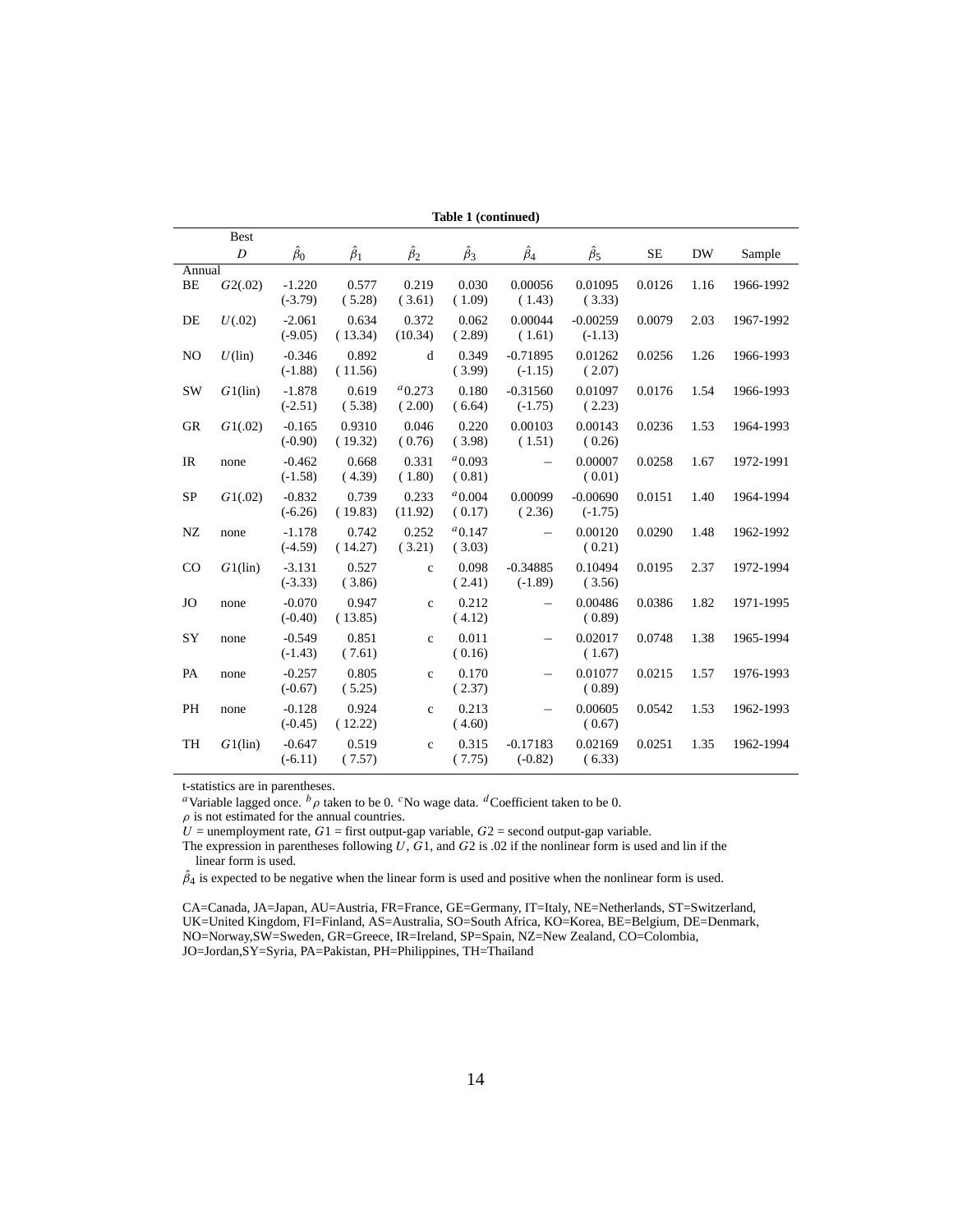The relative import price variable,  $s_t$ , does well in Table 1. All 27 coefficient estimates are positive, and 19 estimates have t-statistics greater than 2.0. The wage rate also does fairly well. Of the 17 estimates in Table 1, 12 have t-statistics greater than or equal to 2.0.

The estimates of the final specification of the wage equation are presented in Table 2. The coefficient restriction (4) was imposed for all these estimates. Of the 11 countries for which a demand pressure variable was used, the functional form was linear for 7 of them. The chosen variable was the unemployment rate for 4 of the 11 and the second output-gap variable for the other 7. There is thus an edge for the linear form and the second output-gap variable. The good showing for the linear form further shows the difficulty of estimating nonlinearities between demand pressure and price and wage levels.

#### **Tests of the Equations**

A key question about the specification of the price and wage equations in (1) and (2) is whether the true dynamics of the price and wage processes have been adequately captured. To examine this, various lagged values of the variables in the equations have been added to the equations and  $\chi^2$  tests of their joint significance performed. The error terms have also been tested for fourth order serial correlation. The implicit expectations mechanism has been tested by adding the *led* value of the wage rate to the price equation and testing for its significance. This is one way of testing the rational expectations hypothesis. The coefficient restriction in (4) has been tested. Finally, a stability test of the coefficients has been performed. The results of these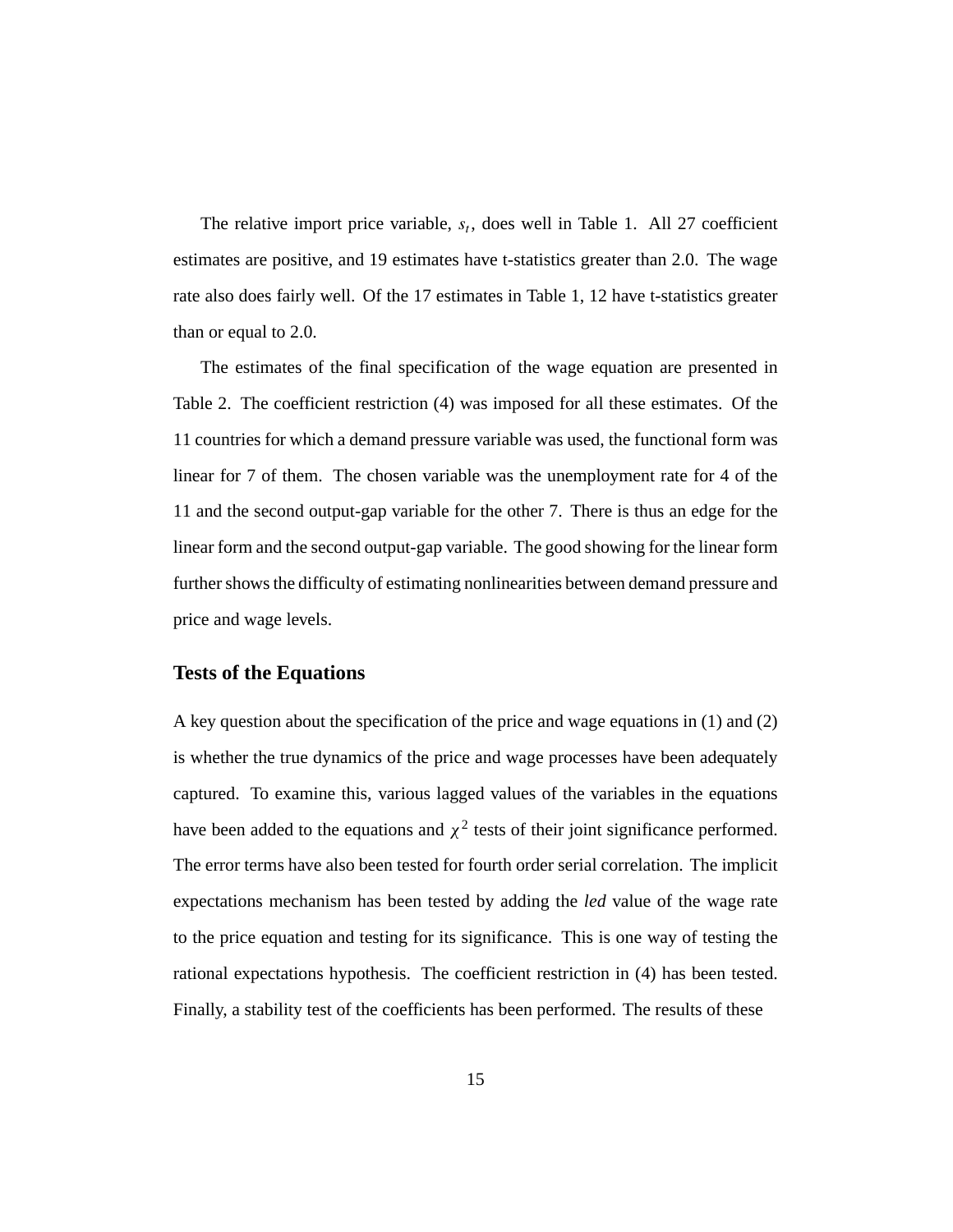|           | <b>Best</b>          |                  |                  |                  |                          |                  |              |                  |           |           |
|-----------|----------------------|------------------|------------------|------------------|--------------------------|------------------|--------------|------------------|-----------|-----------|
|           | D                    | $\hat{\gamma}_0$ | $\hat{\gamma}_1$ | $\hat{\gamma}_2$ | $\hat{\gamma}_4$         | $\hat{\gamma}_5$ | $\hat{\rho}$ | $\hat{\gamma}_3$ | <b>SE</b> | <b>DW</b> |
| Quarterly |                      |                  |                  |                  |                          |                  |              |                  |           |           |
| <b>CA</b> | none                 | 0.089            | 0.958            | 1.097            |                          | $-0.00002$       | b            | $-1.050$         | 0.0081    | 1.64      |
|           |                      | (1.61)           | (34.06)          | (11.90)          |                          | $(-0.48)$        |              |                  |           |           |
| JA        | none                 | 0.431            | 0.903            | 1.031            |                          | $-0.00025$       | $\mathbf b$  | $-0.930$         | 0.0107    | 1.99      |
|           |                      | (2.46)           | (23.76)          | (9.67)           |                          | $(-1.70)$        |              |                  |           |           |
| AU        | $G2_{-1}$ (lin)      | 2.084            | 0.680            | 0.392            | $a$ -0.15830             | 0.00039          | $-0.661$     | $-0.112$         | 0.0157    | 1.66      |
|           |                      | (4.13)           | (8.96)           | (1.50)           | $(-2.61)$                | (2.31)           | $(-7.58)$    |                  |           |           |
| <b>FR</b> | none                 | 0.575            | 0.924            | 1.348            |                          | $-0.00022$       | b            | $-1.252$         | 0.0092    | 1.61      |
|           |                      | (1.80)           | (21.09)          | (4.46)           |                          | $(-1.97)$        |              |                  |           |           |
| <b>GE</b> | $U_{-1}(\text{lin})$ | 0.684            | 0.914            | 0.922            | $a$ -0.20253             | 0.00038          | $-0.312$     | $-0.843$         | 0.0119    | 2.16      |
|           |                      | (2.69)           | (30.15)          | (3.27)           | $(-2.39)$                | (2.11)           | $(-3.12)$    |                  |           |           |
| IT        | $U_{-1}(\text{lin})$ | 0.188            | 0.923            | 1.244            | $a$ -0.25124             | $-0.00026$       | b            | $-1.157$         | 0.0139    | 1.94      |
|           |                      | (1.80)           | (22.81)          | (6.74)           | $(-1.42)$                | $(-0.91)$        |              |                  |           |           |
| NE        | $G2_{-1}(.020)$      | 1.638            | 0.596            | $-0.025$         | $a_{0.00020}$            | 0.00147          | 0.412        | 0.269            | 0.0055    | 1.96      |
|           |                      | (5.76)           | (9.06)           | $(-0.25)$        | (1.40)                   | (10.23)          | (3.17)       |                  |           |           |
| UK        | $G2_{-1}(.020)$      | 0.263            | 0.912            | 0.790            | 0.00050                  | $-0.00007$       | b            | $-0.697$         | 0.0114    | 2.22      |
|           |                      | (3.03)           | (29.51)          | (8.83)           | (2.44)                   | $(-1.02)$        |              |                  |           |           |
| FI        | $U_{-1}(\text{lin})$ | 0.149            | 0.813            | 0.534            | $a$ -0.09613             | $-0.00015$       | $-0.339$     | $-0.361$         | 0.0096    | 1.96      |
|           |                      | (2.13)           | (10.06)          | (2.43)           | $(-2.52)$                | $(-1.10)$        | $(-2.37)$    |                  |           |           |
| KO        | G2(.020)             | 0.272            | 0.952            | 0.267            | 0.00197                  | $-0.00024$       | b            | $-0.192$         | 0.0283    | 2.19      |
|           |                      | (3.15)           | (21.10)          | (3.20)           | (2.43)                   | $(-0.31)$        |              |                  |           |           |
| Annual    |                      |                  |                  |                  |                          |                  |              |                  |           |           |
| DE        | $U(\text{lin})$      | 0.461            | 0.911            | 1.353            | $-0.61265$               | 0.00290          |              | $-1.268$         | 0.0139    | 2.25      |
|           |                      | (0.58)           | (6.29)           | (6.49)           | $(-3.45)$                | (2.28)           |              |                  |           |           |
| <b>SW</b> | G2(.020)             | 2.945            | 0.487            | 0.396            | 0.00162                  | 0.00092          |              | 0.052            | 0.0224    | 2.03      |
|           |                      | (3.51)           | (3.49)           | (2.21)           | (3.13)                   | (0.48)           |              |                  |           |           |
| GR        | $G2(\text{lin})$     | 0.261            | 0.953            | 0.912            | $-0.16925$               | 0.00022          |              | $-0.867$         | 0.0398    | 1.53      |
|           |                      | (0.78)           | (9.96)           | (4.20)           | $(-1.70)$                | (0.05)           |              |                  |           |           |
| IR        | none                 | 0.192            | 0.968            | 0.521            | $\overline{\phantom{0}}$ | $-0.00471$       |              | $-0.489$         | 0.0256    | 1.64      |
|           |                      | (0.64)           | (5.32)           | (2.52)           |                          | $(-2.40)$        |              |                  |           |           |
| <b>SP</b> | $G2(\text{lin})$     | 0.642            | 0.845            | 1.365            | $-0.14801$               | 0.00281          |              | $-1.197$         | 0.0198    | 2.14      |
|           |                      | (3.64)           | (16.27)          | (8.37)           | $(-2.41)$                | (1.46)           |              |                  |           |           |
|           |                      |                  |                  |                  |                          |                  |              |                  |           |           |

**Table 2 Estimates of the Wage Equation** *w<sub>t</sub>* −  $\lambda_t$  =  $\gamma_0$  +  $\gamma_1(w_{t-1} - \lambda_{t-1}) + \gamma_2 p_t + \gamma_3 p_{t-1} + \gamma_4 D_t + \gamma_5 t$ 

t-statistics are in parentheses.

*<sub>* $\rho$ *</sub> taken to be 0.* 

See the notes to Table 1.

 $\hat{\gamma}_4$  is expected to be negative when the linear form is used and positive when the nonlinear form is used. The sample periods are the same as those in Table 1.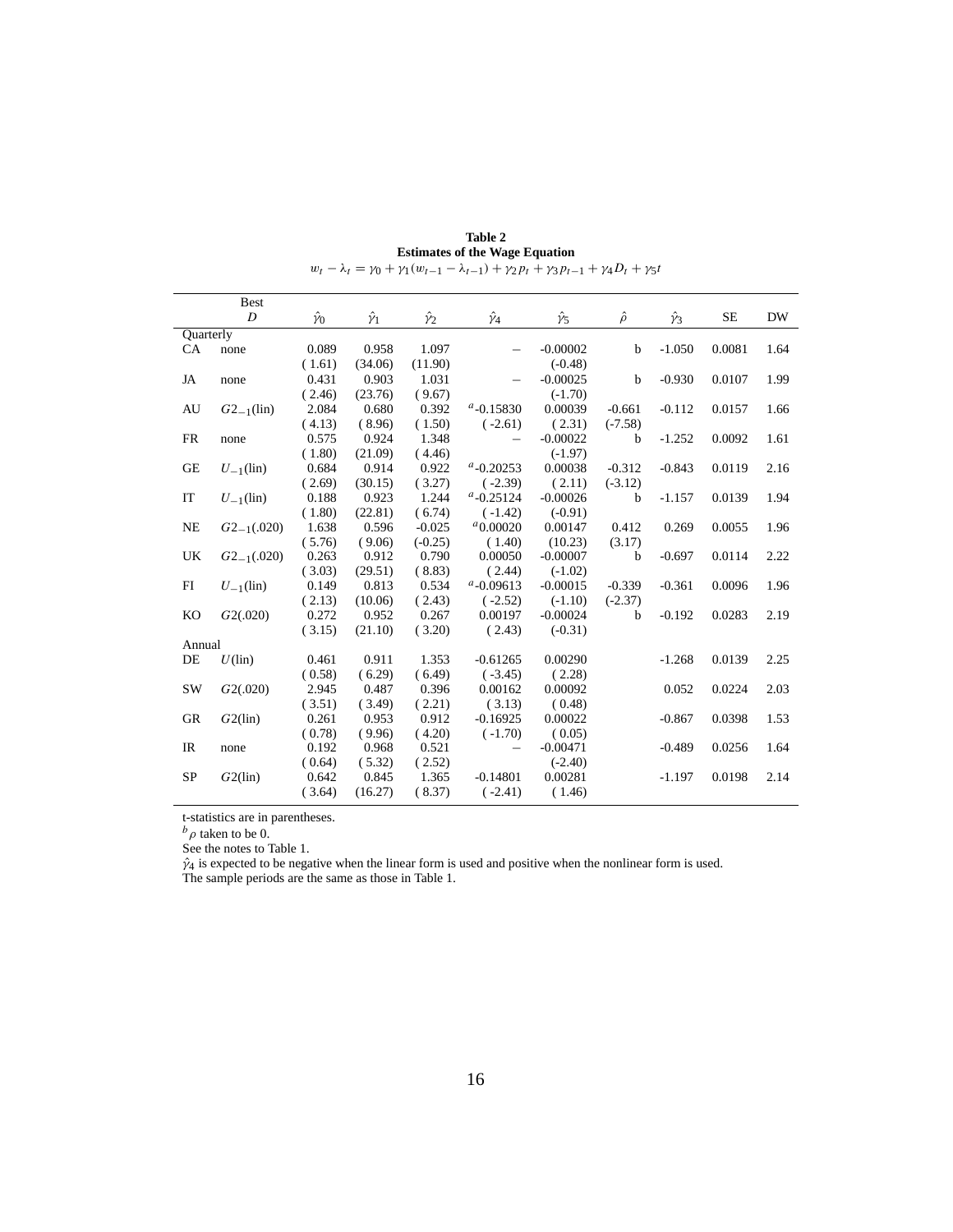tests are presented in Fair (1997b), and this discussion will not be repeated here. The equations do fairly well in these tests. In particular, the extra lagged values are generally not significant, which is fairly strong support of the dynamics. If the equations had bad dynamics, one would expect the additional lagged values to be significant.

### **A Digression on the NAIRU Specification**

It is of interest to see how the price and wage equations (1) and (2) compare to the NAIRU specification. Although there are many different versions of the NAIRU specification, the following equation encompasses most versions:

$$
\pi_t = \sum_{i=1}^n \delta_i \pi_{t-i} - \beta (u_t - u_t^*) + \theta s_t + v_t, \quad \sum_{i=1}^n \delta_i = 1 \tag{5}
$$

where  $\pi_t$  is the rate of inflation ( $\pi_t = p_t - p_{t-1}$ , where p is the log of the price level),  $u_t$  is the actual value of the unemployment rate,  $u_t^*$  is the NAIRU,  $s_t$  is a supply shock variable, and  $v_t$  is the error term. In the simplest case where *n* is 1 and  $u_t^*$  is a constant, equation (5) is simply an equation with  $\Delta \pi_t$  on the left hand side and a constant,  $u_t$ , and  $s_t$  on the right hand side. In many cases, however,  $n$  is taken to be greater than 1, and/or  $u_t^*$  is assumed to be something other than just a constant. Gordon (1997), for example, takes *n* to be 24 and assumes that  $u_t^*$  is time varying. The NAIRU equation in the influential book on European unemployment by Layard, Nickell, and Jackman (1991), equation (48) on page 379, has *n* equal to 1 and no variable  $s_t$ , but it includes both  $u_t$  and  $u_{t-1}$  and it has  $u_t^*$  a function of unemployment benefits, union power, and some tax rates.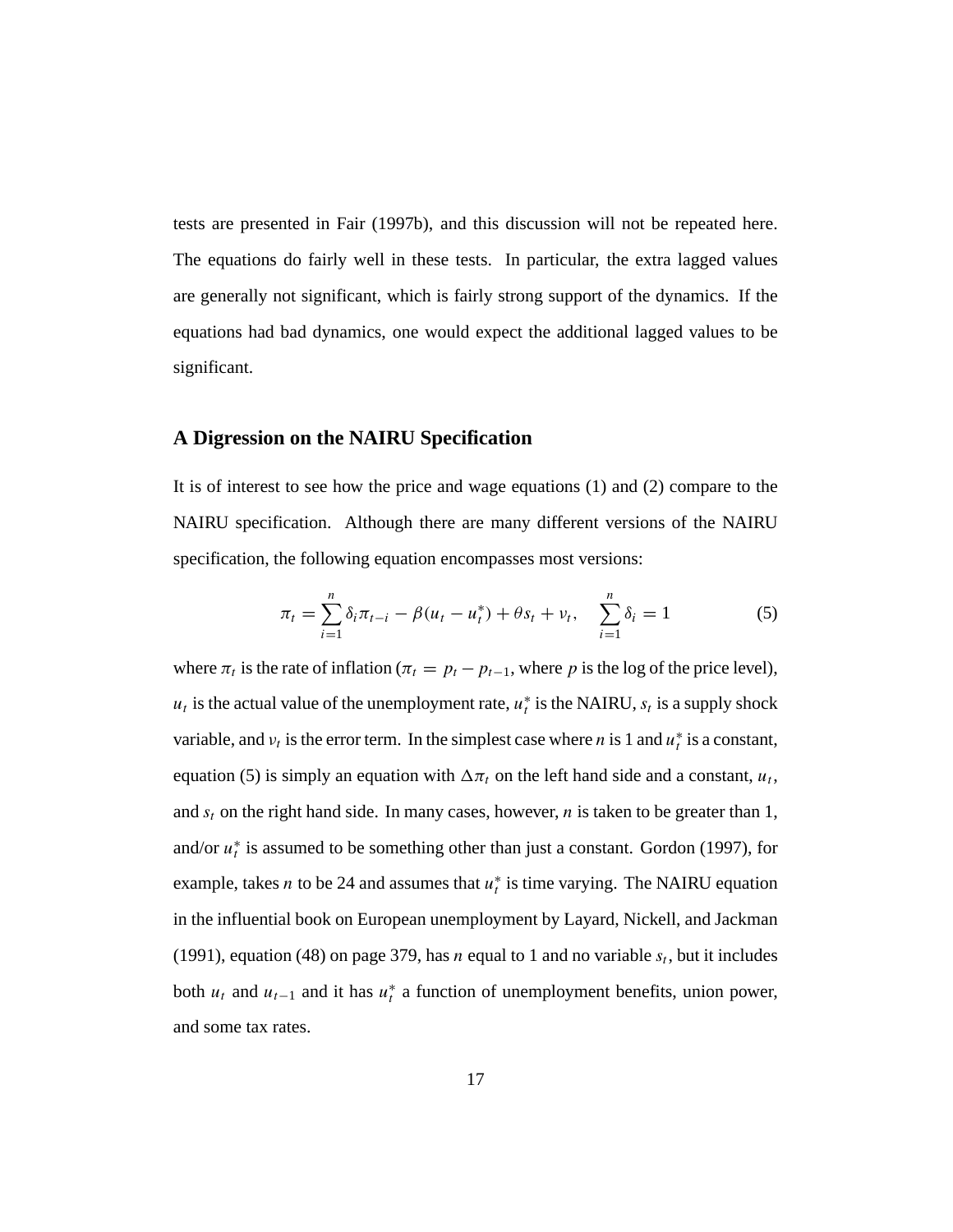To see how (1) and (2) compare to (5), the wage variable needs to be substituted out of (1). This is done by lagging (1) once, multiplying through by  $\gamma_1$ , subtracting this expression from (1), and then using (2) to substitute out the wage rate. This yields:

$$
p_{t} = \frac{1}{1 - \beta_{2}\gamma_{2}} [(\beta_{0} + \beta_{2}\gamma_{0} - \beta_{0}\gamma_{1} + \beta_{5}\gamma_{1}) + (\beta_{1} + \beta_{2}\gamma_{3} + \gamma_{1})p_{t-1} + \beta_{3}s_{t} - \beta_{3}\gamma_{1}s_{t-1} + (\beta_{4} + \beta_{2}\gamma_{4})D_{t} - \beta_{4}\gamma_{1}D_{t-1} + (\beta_{5} - \beta_{5}\gamma_{1} + \beta_{2}\gamma_{5})t + (\epsilon_{t} - \gamma_{1}\epsilon_{t-1} + \beta_{2}\mu_{t})]
$$
\n(6)

How does (6) compare to (5)? If in (6)  $D$  is taken to be  $u$ , then both (5) and (6) include  $u_t$ . In addition, (6) also includes  $u_{t-1}$ , but this is probably a minor difference. For example, as noted above, the NAIRU equation of Layard, Nickell, and Jackman (1991) also includes  $u_{t-1}$ . (6) includes  $s_{t-1}$ , which (5) does not, but this is perhaps minor also. If  $u_t^*$  equals a constant term plus a coefficient times the time trend, then (6) encompasses this specification because there is a constant term and time trend in the equation.

The main difference between (5) and (6) concerns the dynamics. Since  $\pi_t$  =  $p_t - p_{t-1}$  and *n* is greater than 0, (5) has more lagged price levels in it than does (6), but with the restriction that each price level is subtracted from the previous price level and the restriction that the  $\delta_i$ 's sum to one. The restriction that each price level is subtracted from the previous price level will be called the "first derivative" restriction, and the restriction that the  $\delta_i$ 's sum to one will be called the "second derivative" restriction.

The dynamics of (5) versus (6) can be tested by adding  $p_{t-1}$  and  $p_{t-2}$  to (5) and seeing if they are jointly significant. Since (6) implies that these variables belong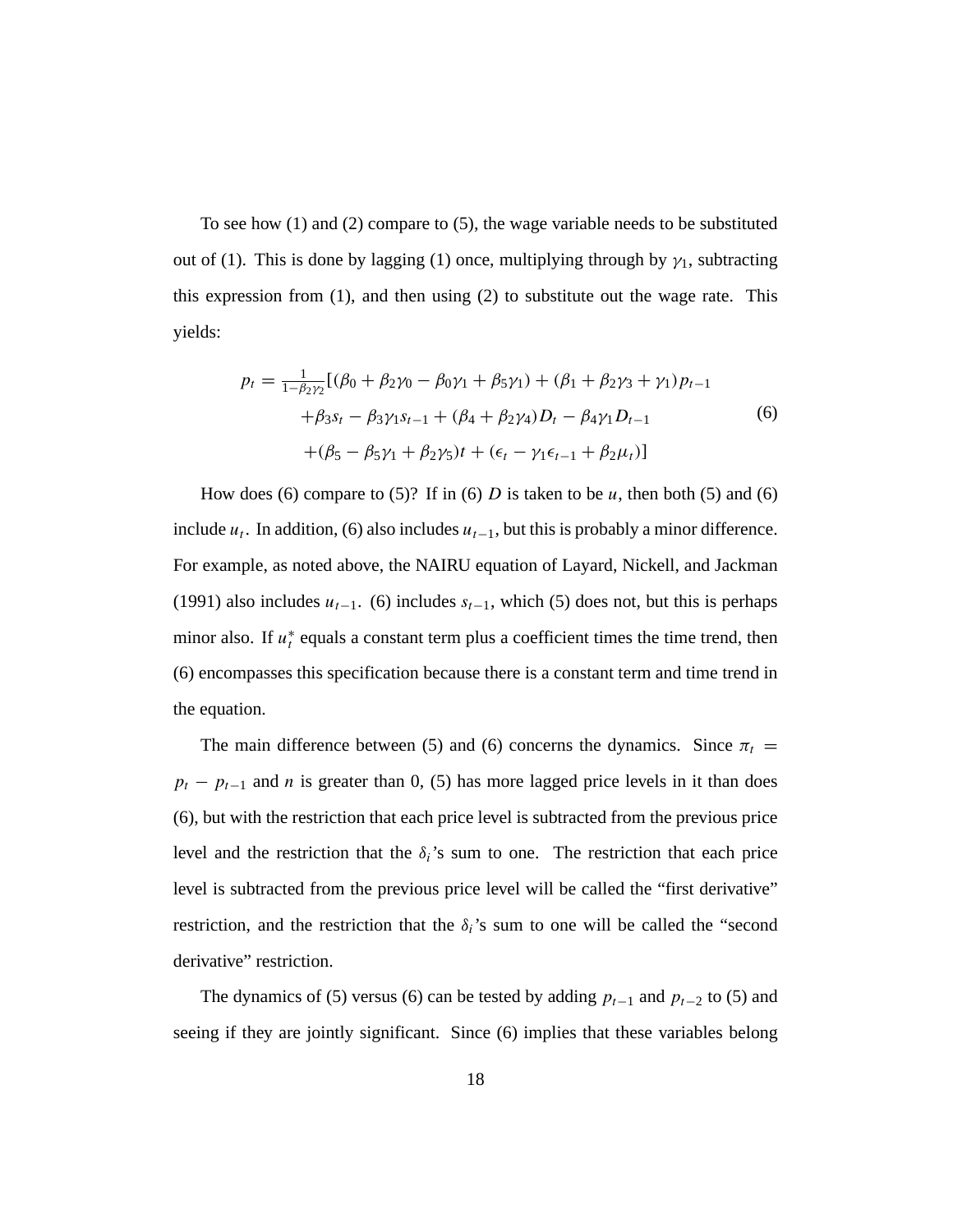in the equation, they should be significant according to  $(6)$  but not according to  $(5)$ . Adding one of these variables breaks the second derivative restriction, and adding both breaks both the first and second derivative restrictions. This test was performed in Fair (1997a) for the United States and in Fair (1997b) for the other countries, and the results strongly reject the dynamics implied by (5).  $p_{t-1}$  and  $p_{t-2}$  are generally highly significant when added to various versions of (5). The NAIRU dynamics are thus strongly rejected and in just the way that (6) suggests they should be.

# **4 The Experiment**

#### **The Setup**

The experiment is a decrease in the German short-term interest rate between 1982:1 and 1990:4. To perform this experiment the interest rate reaction function of the Bundesbank was dropped, and the German short-term interest rate was taken to be exogenous. The reaction functions for all the other countries in the model were retained, which means, for example, that the fall in the German rate directly affects the interest rates of the countries whose reaction functions have the German rate as an explanatory variable. The German interest rate was lowered by 1 percentage point for 1982:1-1983:4, by .75 percentage points for 1984:1-1985:4, by .5 percentage points for 1986:1-1987:4, and by .25 percentage points for 1988:1-1990:4.

The first step is to add the estimated (historical) residuals to the model, both for the stochastic equations and for the trade share equations. Doing this and then solving the model using the actual values of all the exogenous variables results in a perfect tracking solution (i.e., the predicted values of the endogenous variables are equal to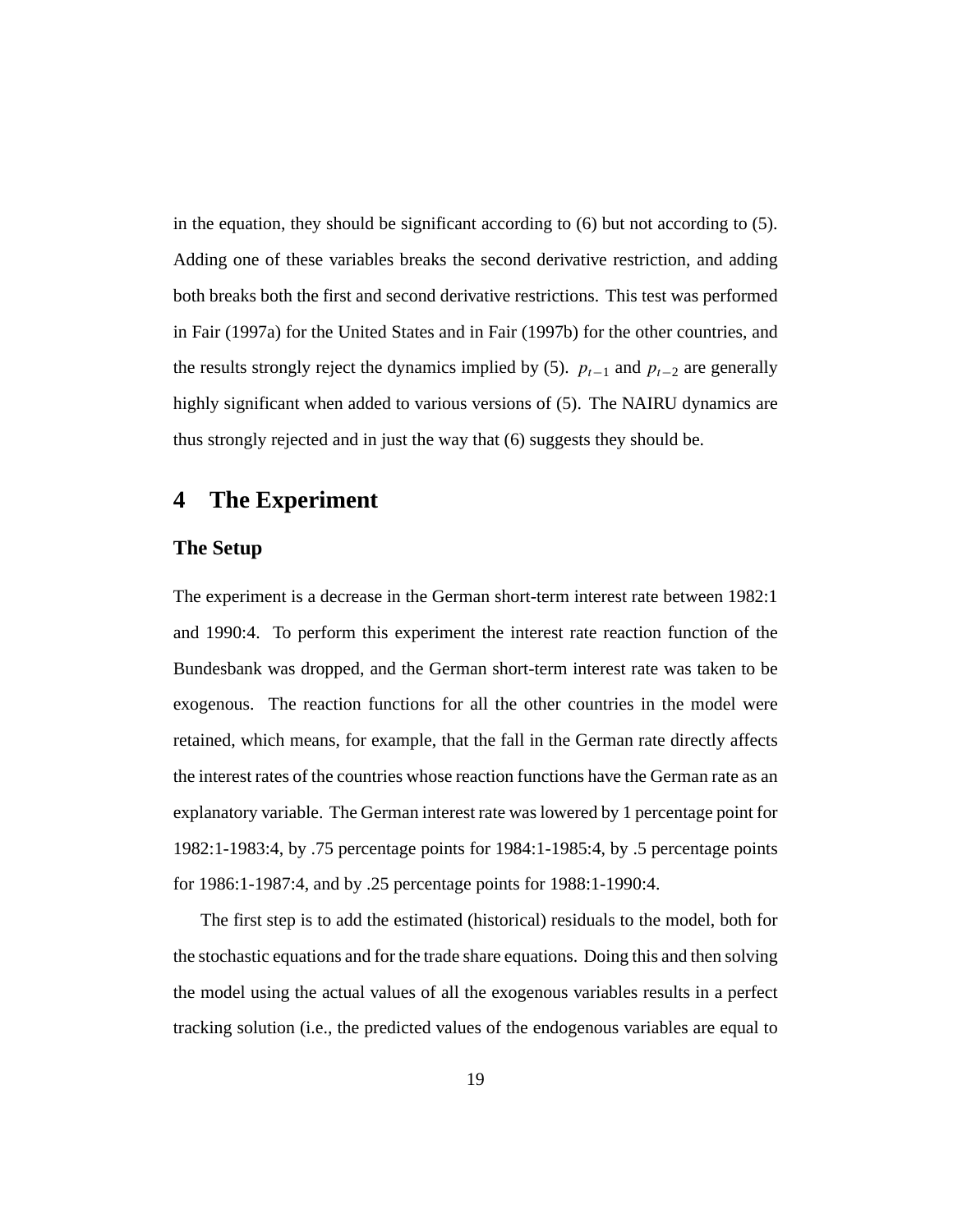the actual values). Then the German interest rate is lowered and the model is solved. The difference between the predicted value for each variable for each period from this solution and its actual value is the estimated effect of the monetary-policy change on the variable. Selected results of this experiment are presented in Table 3 for 17 countries, 15 European countries plus the United States and Japan.<sup>8</sup>The rest of this section is a discussion of this table. Each fourth-quarter value is presented in Table 3 for the quarterly countries, while each annual value is presented for the annual countries.

The units in Table 3 require some explanation. The column labeled *u<sup>a</sup>* gives the actual value of the unemployment rate in percentage points, and the column labeled  $\pi^a$  gives the actual value of the inflation rate (percentage change in the GDP price index) in percentage points. These values are provided just for reference purposes. The values in the remaining columns are either absolute or percentage changes *from the base values* (remember that the base values are the actual values). Absolute changes are given for the interest rate, the unemployment rate, the inflation rate, and the balance of payments as a fraction of GDP, while percentage changes are given for the other variables. All the values are in percentage points. The notation for the variables is given at the bottom of Table 3.

### **Qualitative Discussion**

Before looking at the numbers in Table 3, it will be useful to review qualitatively what is likely to happen in the model in response to the decrease in the German interest

<sup>&</sup>lt;sup>8</sup>The complete model is solved to yield these results, but to save space the results for the other 16 countries are not reported in Table 3.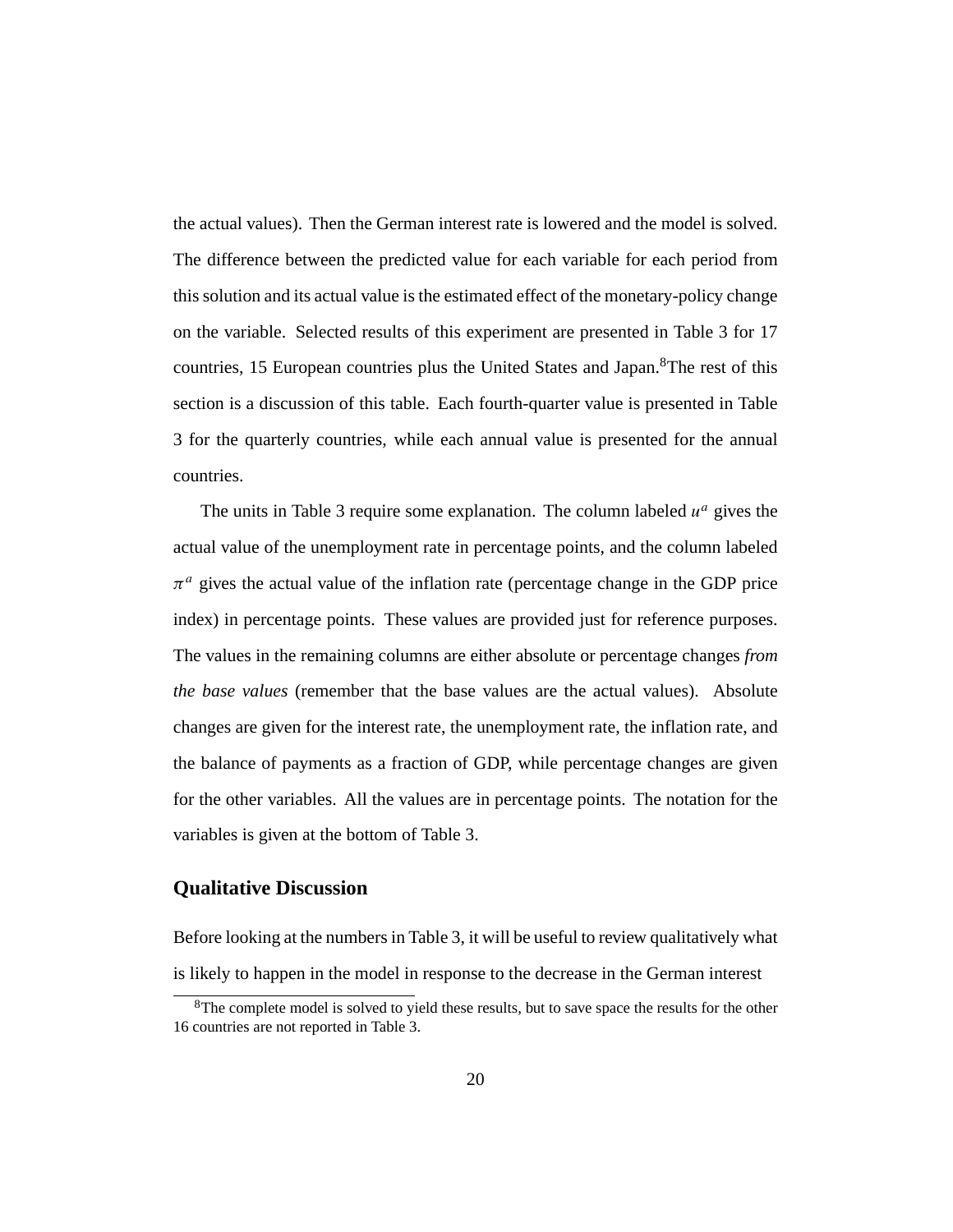| Actual<br>Changes from the Base Values after the German Interest Rate Decrease |                |              |                         |                          |              |                            |              |              |              |              |                    |              |              |                  |
|--------------------------------------------------------------------------------|----------------|--------------|-------------------------|--------------------------|--------------|----------------------------|--------------|--------------|--------------|--------------|--------------------|--------------|--------------|------------------|
|                                                                                | $u^a$          | $\pi^a$      | $\mathbb{R} \mathbb{S}$ | $\boldsymbol{e}$         | Y            | $\boldsymbol{\mathcal{U}}$ | $\cal P$     | $\pi$        | W            | PM           | P X                | IM           | EX           | $\boldsymbol{S}$ |
| GE<br>$\overline{4}$                                                           | 9.24           | 3.72         | $-1.00$                 | 1.47                     | 0.37         | $-0.08$                    | 0.06         | 0.06         | 0.06         | 0.74         | 0.23               | 0.63         | 0.24         | $-0.30$          |
| 8                                                                              | 9.96           | 2.97         | $-1.00$                 | 2.61                     | 0.87         | $-0.21$                    | 0.26         | 0.21         | 0.34         | 1.20         | 0.52               | 1.06         | 0.63         | $-0.42$          |
| 12                                                                             | 9.92           | 1.85         | $-0.75$                 | 3.14                     | 1.26         | $-0.30$                    | 0.56         | 0.31         | 0.77         | 1.47         | 0.83               | 1.22         | 0.89         | $-0.43$          |
| 16                                                                             | 9.90           | 2.47         | $-0.75$                 | 3.67                     | 1.57         | $-0.35$                    | 0.90         | 0.34         | 1.24         | 1.78         | 1.17               | 1.42         | 1.09         | $-0.43$          |
| 20                                                                             | 9.36           | 2.97         | $-0.50$                 | 3.81                     | 1.79         | $-0.51$                    | 1.24         | 0.35         | 1.72         | 2.02         | 1.48               | 1.46         | 1.23         | $-0.35$          |
| 24                                                                             | 9.51           | 1.40         | $-0.50$                 | 4.06                     | 1.97         | $-0.69$                    | 1.57         | 0.33         | 2.26         | 2.32         | 1.80               | 1.50         | 1.29         | $-0.34$          |
| 28                                                                             | 9.29           | 1.90         | $-0.25$                 | 3.96                     | 2.01         | $-0.73$                    | 1.88         | 0.31         | 2.80         | 2.49         | 2.08               | 1.43         | 1.25         | $-0.36$          |
| 32                                                                             | 8.53           | 2.82         | $-0.25$                 | 3.99                     | 2.05         | $-0.75$                    | 2.14         | 0.27         | 3.23         | 2.77         | 2.34               | 1.30         | 1.12         | $-0.37$          |
| 36                                                                             | 6.44           | 1.96         | $-0.25$                 | 4.07                     | 2.14         | $-0.98$                    | 2.38         | 0.23         | 3.69         | 3.05         | 2.58               | 1.32         | 1.05         | $-0.39$          |
| $\overline{4}$<br><b>FR</b>                                                    | 8.25           | 8.56         | $-0.43$                 | 1.46                     | 0.14         | $-0.03$                    | 0.02         | 0.02         | 0.03         | 0.70         | 0.30               | 0.13         | 0.32         | $-0.07$          |
| 8                                                                              | 8.50           | 10.42        | $-0.53$                 | 2.52                     | 0.34         | $-0.14$                    | 0.10         | 0.09         | 0.14         | 1.07         | 0.53               | 0.47         | 0.66         | $-0.12$          |
| 12                                                                             | 10.08          | 6.25         | $-0.44$                 | 2.90                     | 0.50         | $-0.26$                    | 0.23         | 0.13         | 0.30         | 1.13         | 0.68               | 0.76         | 0.86         | $-0.13$          |
| 16                                                                             | 10.26          | 5.94         | $-0.41$                 | 3.24                     | 0.63         | $-0.39$                    | 0.38         | 0.16         | 0.50         | 1.31         | 0.83               | 1.00         | 1.04         | $-0.15$          |
| 20                                                                             | 10.52          | 3.95         | $-0.29$                 | 3.19                     | 0.69         | $-0.49$                    | 0.55         | 0.17         | 0.72         | 1.31         | 0.95               | 1.17         | 1.10         | $-0.13$          |
| 24                                                                             | 10.37          | 3.29         | $-0.25$                 | 3.27                     | 0.74         | $-0.56$                    | 0.72         | 0.18         | 0.94         | 1.50         | 1.11               | 1.21         | 1.10         | $-0.15$          |
| 28                                                                             | 9.85           | 2.85         | $-0.12$                 | 3.03                     | 0.73         | $-0.61$                    | 0.89         | 0.17         | 1.16         | 1.55         | 1.22               | 1.23         | 1.05         | $-0.17$          |
| 32                                                                             | 9.15           | 3.46         | $-0.09$                 | 2.93                     | 0.70         | $-0.63$                    | 1.04         | 0.16         | 1.36         | 1.65         | 1.36               | 1.13         | 0.93         | $-0.17$          |
| 36                                                                             | 8.88           | 2.59         | $-0.08$                 | 2.91                     | 0.67         | $-0.63$                    | 1.18         | 0.14         | 1.54         | 1.83         | 1.51               | 1.06         | 0.89         | $-0.18$          |
| $\overline{4}$<br>IT                                                           | 9.98           | 15.57        | 0.07                    | 1.47                     | 0.04         | 0.00                       | 0.09         | 0.10         | 0.11         | 0.77         | 0.44               | 0.03         | 0.27         | $-0.04$          |
| 8                                                                              | 11.01          | 14.06        | 0.12                    | 2.62                     | 0.10         | $-0.02$                    | 0.27         | 0.20         | 0.34         | 1.24         | 0.82               | 0.10         | 0.64         | 0.00             |
| 12                                                                             | 11.32          | 9.67         | 0.16                    | 3.14                     | 0.13         | $-0.03$                    | 0.47         | 0.22         | 0.60         | 1.44<br>1.79 | 1.08               | 0.16         | 0.87         | 0.03             |
| 16<br>20                                                                       | 12.03<br>13.01 | 7.88<br>7.71 | 0.19<br>0.20            | 3.65<br>3.76             | 0.16<br>0.15 | $-0.04$<br>$-0.04$         | 0.68<br>0.88 | 0.22<br>0.21 | 0.87<br>1.12 | 1.95         | 1.35<br>1.54       | 0.20<br>0.23 | 1.15<br>1.23 | 0.06<br>0.07     |
| 24                                                                             | 13.63          | 6.36         | 0.22                    | 3.96                     | 0.15         | $-0.04$                    | 1.05         | 0.18         | 1.34         | 2.27         | 1.75               | 0.23         | 1.25         | 0.05             |
| 28                                                                             | 13.02          | 6.76         | 0.21                    | 3.82                     | 0.13         | $-0.04$                    | 1.20         | 0.15         | 1.51         | 2.43         | 1.88               | 0.21         | 1.23         | 0.03             |
| 32                                                                             | 12.66          | 6.30         | 0.20                    | 3.78                     | 0.11         | $-0.06$                    | 1.31         | 0.12         | 1.65         | 2.58         | 2.03               | 0.19         | 1.17         | 0.01             |
| 36                                                                             | 12.27          | 8.15         | 0.21                    | 3.80                     | 0.11         | $-0.06$                    | 1.43         | 0.12         | 1.79         | 2.81         | 2.18               | 0.16         | 1.15         | $-0.01$          |
| $\overline{4}$<br>UK                                                           | 12.32          | 7.00         | $-0.01$                 | 0.48                     | 0.03         | $-0.01$                    | $-0.06$      | $-0.06$      | $-0.05$      | $-0.27$      | $-0.09$            | 0.04         | 0.12         | 0.09             |
| 8                                                                              | 12.58          | 4.47         | $-0.02$                 | 0.67                     | 0.08         | $-0.04$                    | $-0.22$      | $-0.17$      | $-0.18$      | $-0.79$      | $-0.31$            | 0.14         | 0.24         | 0.21             |
| 12                                                                             | 12.86          | 4.71         | 0.00                    | 0.55                     | 0.17         | $-0.09$                    | $-0.44$      | $-0.23$      | $-0.36$      | $-1.21$      | $-0.56$            | 0.29         | 0.33         | 0.31             |
| 16                                                                             | 12.99          | 5.79         | 0.06                    | 0.37                     | 0.29         | $-0.17$                    | $-0.70$      | $-0.28$      | $-0.58$      | $-1.61$      | $-0.85$            | 0.46         | 0.37         | 0.27             |
| 20                                                                             | 12.79          | 2.30         | 0.18                    | $-0.01$                  | 0.39         | $-0.26$                    | $-0.92$      | $-0.22$      | $-0.73$      | $-1.76$      | $-1.10$            | 0.58         | 0.32         | 0.18             |
| 24                                                                             | 10.26          | 5.70         | 0.31                    | $-0.42$                  | 0.45         | $-0.34$                    | $-1.10$      | $-0.19$      | $-0.76$      | $-2.10$      | $-1.33$            | 0.64         | 0.23         | 0.18             |
| 28                                                                             | 8.26           | 7.31         | 0.41                    | $-0.98$                  | 0.43         | $-0.39$                    | $-1.09$      | 0.01         | $-0.30$      | $-2.38$      | $-1.43$            | 0.61         | 0.00         | 0.23             |
| 32                                                                             | 6.83           | 6.85         | 0.44                    | $-1.43$                  | 0.36         | $-0.38$                    | $-0.91$      | 0.20         | 0.07         | $-2.65$      | $-1.39$            | 0.53         | $-0.24$      | 0.36             |
| 36                                                                             | 7.56           | 5.28         | 0.39                    | $-1.75$                  | 0.28         | $-0.32$                    | $-0.84$      | 0.07         | 0.01         | $-2.82$      | $-1.39$            | 0.42         | $-0.55$      | 0.35             |
| $\overline{4}$<br>US                                                           | 10.68          | 5.25         | $-0.01$                 | ÷,                       | 0.02         | $-0.01$                    | $-0.04$      | $-0.04$      | $-0.03$      | $-0.41$      | $-0.08$            | 0.09         | $-0.06$      | 0.02             |
| 8                                                                              | 8.54           | 3.86         | $-0.01$                 | ÷,                       | 0.05         | $-0.02$                    | $-0.11$      | $-0.08$      | $-0.09$      | $-0.77$      | $-0.18$            | 0.28         | $-0.16$      | 0.03             |
| 12                                                                             | 7.28           | 3.52         | 0.00                    | $\Box$                   | 0.08         | $-0.03$                    | $-0.19$      | $-0.08$      | $-0.15$      | $-0.98$      | $-0.27$            | 0.50         | $-0.20$      | 0.02             |
| 16                                                                             | 7.05           | 3.45         | $0.02\,$                | $\overline{\phantom{a}}$ | 0.09         | $-0.03$                    | $-0.25$      | $-0.07$      | $-0.21$      | $-1.08$      | $-0.34$            | 0.69         | $-0.21$      | $0.01\,$         |
| 20                                                                             | 6.84           | 2.52         | 0.05                    | $\overline{\phantom{a}}$ | 0.09         | $-0.03$                    | $-0.29$      | $-0.04$      | $-0.25$      | $-0.98$      | $-0.37$            | 0.78         | $-0.10$      | $-0.01$          |
| 24                                                                             | 5.87           | 3.24         | 0.06                    | $\bar{a}$                | 0.09         | $-0.02$                    | $-0.32$      | $-0.02$      | $-0.27$      | $-0.89$      | $-0.39$            | 0.80         | $-0.04$      | $-0.02$          |
| 28                                                                             | 5.35           | 3.98         | 0.08                    | $\sim$                   | 0.08         | $-0.01$                    | $-0.31$      | 0.00         | $-0.28$      | $-0.70$      | $-0.37$            | 0.75         | 0.00         | $-0.03$          |
| 32                                                                             | 5.37           | 3.93         | 0.09                    |                          | 0.06         | $-0.01$                    | $-0.29$      | 0.03         | $-0.27$      | $-0.51$      | $-0.33$            | 0.65         | 0.02         | $-0.04$          |
| 36                                                                             | 6.11           | 4.66         | 0.10                    | $\overline{\phantom{a}}$ | 0.05         | 0.01                       | $-0.26$      | 0.03         | $-0.24$      | $-0.34$      | $-0.29$            | 0.53         | 0.04         | $-0.04$          |
| JA 4                                                                           | 2.46           | 0.80         | 0.00                    | $-0.01$                  | 0.00         | 0.00                       | $-0.01$      | $-0.01$      | $-0.01$      | $-0.15$      | $-0.38$            | 0.01         | 0.02         | $-0.04$          |
| $\,8\,$                                                                        | 2.66           | 2.25         | 0.00                    | $-0.04$                  | 0.01         | 0.00                       | $-0.03$      | $-0.02$      | $-0.03$      | $-0.34$      | $-0.69$            | 0.03         | 0.07         | $-0.06$          |
| 12                                                                             | 2.72           | 3.12         | 0.01                    | $-0.05$                  | 0.01         | 0.00                       | $-0.05$      | $-0.02$      | $-0.05$      | $-0.47$      | $-0.81$            | 0.05         | 0.13         | $-0.06$          |
| 16                                                                             | 2.74           | 1.61         | 0.02                    | $-0.03$                  | 0.02         | 0.00                       | $-0.06$      | $-0.01$      | $-0.07$      | $-0.57$      | $-0.91$            | 0.07         | 0.22         | $-0.05$          |
| 20                                                                             | 2.80           | 1.21         | 0.02                    | 0.01                     | 0.01         | 0.00                       | $-0.07$      | $-0.01$      | $-0.08$      | $-0.58$      | $-0.84$            | 0.09         | 0.22         | $-0.03$          |
| 24                                                                             | 2.71           | 0.09         | 0.03                    | 0.09                     | $-0.01$      | 0.00                       | $-0.09$      | $-0.01$      | $-0.09$      | $-0.46$      | $-0.77$            | 0.07         | 0.19         | $-0.03$          |
| 28                                                                             | 2.43           | 1.10         | 0.04                    | 0.18                     | $-0.03$      | 0.01                       | $-0.10$      | $-0.01$      | $-0.10$      | $-0.26$      | $-0.60$            | 0.04         | 0.16         | $-0.03$          |
| 32                                                                             | 2.25           | 2.71         | 0.05                    | 0.26                     | $-0.06$      | 0.02                       | $-0.10$      | 0.00         | $-0.11$      | $-0.03$      | $-0.43$<br>$-0.30$ | $-0.01$      | 0.13<br>0.11 | $-0.04$          |
| 36                                                                             | 2.10           | 1.94         | 0.05                    | 0.34                     | $-0.09$      | 0.02                       | $-0.11$      | $-0.01$      | $-0.11$      | 0.15         |                    | $-0.07$      |              | $-0.04$          |

**Table 3**

<sup>*a*</sup>Actual values.

Absolute changes for  $\pi$ ,  $RS$ ,  $S$ , and  $u$ ; percentage changes for the rest. All values are in percentage points.

 $e =$  exchange rate,  $EX =$  real value of exports,  $IM =$  real value of imports,  $P =$  GDP price index,  $\pi =$  percentage change in *P*, *PM* = import price index, *PX* = export price index, *RS* = short-term interest rate, *S* = balance of payments as a percent of nominal GDP,  $u =$  unemployment rate,  $\dot{W} =$  wage rate,  $Y =$  real GDP.

GE=Germany, FR=France, IT=Italy, UK=United Kingdom, US=United States, JA=Japan, AU=Austria, NE=Netherlands,

ST=Switzerland, FI=Finland, BE=Belgium, DE=Denmark, NO=Norway, SW=Sweden, GR=Greece, IR=Ireland, SP=Spain.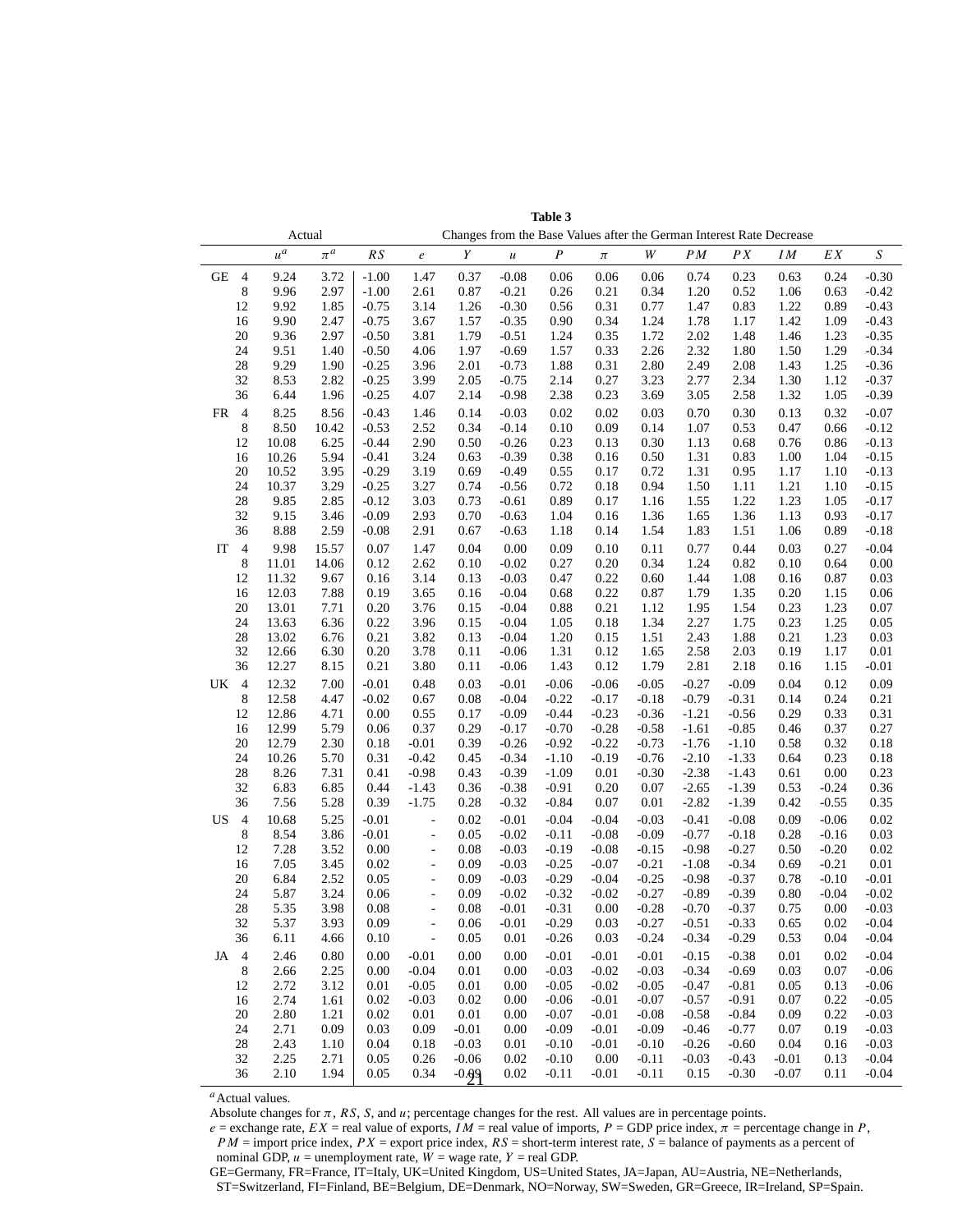|                             | Actual         |              |                         |                  |                  |                          |              |              | Changes from the Base Values after the German Interest Rate Decrease |              |              |                    |              |                  |
|-----------------------------|----------------|--------------|-------------------------|------------------|------------------|--------------------------|--------------|--------------|----------------------------------------------------------------------|--------------|--------------|--------------------|--------------|------------------|
|                             | $u^a$          | $\pi^a$      | $\mathbb{R} \mathbb{S}$ | $\boldsymbol{e}$ | $\boldsymbol{Y}$ | $\boldsymbol{u}$         | $\cal P$     | $\pi$        | W                                                                    | PM           | PX           | IM                 | EX           | $\boldsymbol{S}$ |
| $\overline{4}$<br>AU        | 4.19           | 4.74         | $-0.45$                 | 1.47             | 0.32             | $-0.07$                  | 0.04         | 0.04         | 0.07                                                                 | 0.42         | 0.04         | 0.27               | 0.43         | $-0.10$          |
| 8                           | 3.85           | 3.81         | $-0.58$                 | 2.61             | 0.83             | $-0.26$                  | 0.22         | 0.18         | 0.36                                                                 | 0.77         | 0.22         | 0.92               | 0.91         | $-0.26$          |
| 12                          | 3.76           | 4.09         | $-0.50$                 | 3.13             | 1.23             | $-0.48$                  | 0.46         | 0.25         | 0.77                                                                 | 1.01         | 0.46         | 1.47               | 1.21         | $-0.38$          |
| 16                          | 3.71           | 3.36         | $-0.48$                 | 3.64             | 1.55             | $-0.70$                  | 0.76         | 0.31         | 1.20                                                                 | 1.35         | 0.76         | 1.88               | 1.46         | $-0.47$          |
| 20                          | 3.47           | 4.50         | $-0.36$                 | 3.77             | 1.75             | $-0.90$                  | 1.03         | 0.28         | 1.59                                                                 | 1.65         | 1.03         | 2.22               | 1.67         | $-0.43$          |
| 24                          | 3.58           | 1.18         | $-0.33$                 | 3.99             | 1.87             | $-1.07$                  | 1.28         | 0.25         | 1.90                                                                 | 1.98         | 1.28         | 2.42               | 1.83         | $-0.51$          |
| 28                          | 3.71           | 2.10         | $-0.21$                 | 3.88             | 1.87             | $-1.20$                  | 1.61         | 0.32         | 2.22                                                                 | 2.17         | 1.61         | 2.34               | 1.74         | $-0.46$          |
| 32                          | 3.44           | 2.92         | $-0.17$                 | 3.89             | 1.74             | $-1.27$                  | 1.97         | 0.36         | 2.51                                                                 | 2.47         | 1.97         | 2.25               | 1.59         | $-0.54$          |
| 36                          | 3.34           | 3.80         | $-0.16$                 | 3.99             | 1.59             | $-1.29$                  | 2.44         | 0.49         | 2.87                                                                 | 2.71         | 2.45         | 2.11               | 1.45         | $-0.45$          |
| $\overline{4}$<br>NE        | $\Box$         | 2.24         | $-0.68$                 | 1.36             | 0.15             | $\Box$                   | 0.09         | 0.09         | 0.02                                                                 | 0.70         | 0.38         | 0.57               | 0.44         | $-0.28$          |
| 8                           | ÷,             | 1.28         | $-0.62$                 | 2.40             | 0.30             | $\Box$                   | 0.19         | 0.11         | 0.08                                                                 | 1.08         | 0.67         | 1.19               | 0.95         | $-0.40$          |
| 12                          | ÷,             | 2.13         | $-0.34$                 | 2.82             | 0.50             | $\overline{\phantom{a}}$ | 0.27         | 0.08         | 0.15                                                                 | 1.23         | 0.81         | 1.47               | 1.28         | $-0.37$          |
| 16                          | $\Box$         | 2.34         | $-0.23$                 | 3.18             | 0.74             | $\Box$                   | 0.34         | 0.07         | 0.20                                                                 | 1.45         | 0.93         | 1.61               | 1.61         | $-0.31$          |
| $20\,$                      | $\blacksquare$ | $-2.77$      | 0.05                    | 3.14             | 1.00             | $\overline{\phantom{a}}$ | 0.37         | 0.03         | 0.25                                                                 | 1.44         | 0.96         | 1.42               | 1.70         | $-0.17$          |
| 24                          | ÷,             | 2.09         | 0.09                    | 3.17             | 1.09             | $\overline{\phantom{a}}$ | 0.41         | 0.04         | 0.28                                                                 | 1.56         | 1.03         | 1.37               | 1.83         | $-0.12$          |
| 28                          | $\blacksquare$ | 0.88         | 0.30                    | 2.88             | 1.16             | $\overline{\phantom{a}}$ | 0.42         | 0.02         | 0.30                                                                 | 1.56         | 1.01         | 1.17               | 1.77         | $-0.09$          |
| 32                          | $\Box$         | 1.31         | 0.33                    | 2.68             | 1.22             | $\blacksquare$           | 0.44         | 0.02         | 0.34                                                                 | 1.58         | 1.03         | 0.97               | 1.74         | $-0.04$          |
| 36                          | $\Box$         | 3.05         | 0.36                    | 2.55             | 1.31             | $\bar{\phantom{a}}$      | 0.47         | 0.03         | 0.43                                                                 | 1.61         | 1.07         | 0.88               | 1.85         | 0.13             |
| $\overline{4}$<br><b>ST</b> | 0.73           | 6.18         | 0.02                    | 1.07             | 0.08             | $-0.04$                  | 0.02         | 0.02         | $\Box$                                                               | 0.15         | 0.12         | 0.11               | 0.28         | 0.04             |
| 8                           | 1.00           | 2.12         | 0.06                    | 1.82             | 0.18             | $-0.10$                  | 0.08         | 0.06         | $\Box$                                                               | 0.21         | 0.22         | 0.27               | 0.61         | 0.11             |
| 12                          | 1.14           | 2.77         | 0.11                    | 2.09             | 0.26             | $-0.14$                  | 0.18         | 0.10         | $\Box$                                                               | 0.12         | 0.32         | 0.41               | 0.84         | 0.20             |
| 16                          | 0.91           | 3.78         | 0.18                    | 2.34             | 0.34             | $-0.19$                  | 0.31         | 0.14         | $\overline{\phantom{a}}$                                             | 0.16         | 0.43         | 0.47               | 0.98         | 0.26             |
| 20                          | 0.74           | 3.51         | 0.24                    | 2.29             | 0.39             | $-0.21$                  | 0.48         | 0.17         | $\Box$                                                               | 0.36         | 0.56         | 0.42               | 1.05         | 0.26             |
| 24                          | 0.67<br>0.55   | 1.96         | 0.29<br>0.34            | 2.34<br>2.14     | 0.45             | $-0.22$                  | 0.65         | 0.18         | $\overline{\phantom{a}}$                                             | 0.48         | 0.72         | 0.32               | 1.01         | 0.29             |
| 28<br>32                    | 0.45           | 3.38<br>4.23 | 0.39                    | 2.05             | 0.50<br>0.56     | $-0.23$<br>$-0.29$       | 0.84<br>1.05 | 0.20<br>0.21 | $\Box$<br>$\Box$                                                     | 0.60<br>0.82 | 0.87<br>1.06 | 0.17<br>0.00       | 0.93<br>0.83 | 0.31<br>0.31     |
| 36                          | 0.75           | 5.89         | 0.43                    | 2.03             | 0.59             | $-0.38$                  | 1.26         | 0.23         | $\Box$                                                               | 0.88         | 1.25         | $-0.20$            | 0.72         | 0.37             |
| $\overline{4}$<br>FI        | 7.00           | 8.18         | 0.00                    | 0.22             | 0.00             | $0.00\,$                 | $-0.05$      | $-0.06$      | $-0.03$                                                              | $-0.63$      | $-0.20$      | 0.03               | 0.00         | 0.14             |
| 8                           | 7.04           | 8.78         | $-0.01$                 | 0.57             | 0.04             | $-0.01$                  | $-0.13$      | $-0.09$      | $-0.09$                                                              | $-1.01$      | $-0.31$      | 0.10               | 0.06         | 0.22             |
| 12                          | 6.88           | 8.45         | $-0.01$                 | 0.85             | 0.14             | $-0.06$                  | $-0.17$      | $-0.04$      | $-0.12$                                                              | $-1.08$      | $-0.30$      | 0.20               | 0.21         | 0.25             |
| 16                          | 6.82           | 4.36         | 0.00                    | 1.08             | 0.23             | $-0.12$                  | $-0.13$      | 0.04         | $-0.09$                                                              | $-0.93$      | $-0.25$      | 0.30               | 0.31         | 0.21             |
| 20                          | 6.72           | 5.25         | $0.01\,$                | 1.24             | 0.33             | $-0.17$                  | $-0.04$      | 0.09         | $-0.01$                                                              | $-0.80$      | $-0.11$      | 0.43               | 0.38         | 0.18             |
| 24                          | 6.66           | 4.99         | 0.03                    | 1.36             | 0.41             | $-0.22$                  | 0.11         | 0.16         | 0.13                                                                 | $-0.53$      | 0.05         | 0.56               | 0.49         | 0.16             |
| 28                          | 5.75           | 7.50         | 0.05                    | 1.47             | 0.46             | $-0.24$                  | 0.37         | 0.28         | 0.34                                                                 | $-0.15$      | 0.34         | 0.54               | 0.43         | 0.12             |
| 32                          | 4.51           | 6.19         | 0.07                    | 1.71             | 0.45             | $-0.31$                  | 1.09         | 0.76         | 0.87                                                                 | 0.38         | 0.96         | 0.52               | 0.33         | 0.15             |
| 36                          | 5.36           | 4.78         | 0.09                    | 2.16             | 0.46             | $-0.35$                  | 1.78         | 0.72         | 1.49                                                                 | 1.07         | 1.63         | 0.48               | 0.13         | 0.09             |
| $\overline{1}$<br>BE        | 14.46          | 7.07         | $-0.42$                 | 0.96             | 0.26             | $-0.07$                  | 0.03         | 0.03         | $\Box$                                                               | 0.36         | 0.33         | $-0.03$            | 0.21         | 0.13             |
| $\overline{c}$              | 15.72<br>15.71 | 5.57         | $-0.58$                 | 2.21             | 0.74             | $-0.20$                  | 0.08         | 0.05<br>0.06 | $\overline{\phantom{a}}$                                             | 0.83         | 0.76         | $-0.09$            | 0.57         | 0.38             |
| 3<br>4                      | 14.79          | 5.20<br>6.08 | $-0.53$<br>$-0.50$      | 2.90<br>3.33     | 1.22<br>1.68     | $-0.36$<br>$-0.52$       | 0.14<br>0.18 | 0.04         | $\blacksquare$                                                       | 1.13<br>1.33 | 1.04<br>1.21 | $-0.13$<br>$-0.13$ | 0.85         | 0.59<br>0.71     |
| 5                           | 14.13          | 3.81         | $-0.38$                 | 3.51             | 2.10             | $-0.66$                  | 0.21         | 0.04         | $\overline{\phantom{a}}$<br>$\overline{\phantom{a}}$                 | 1.60         | 1.34         | $-0.13$            | 1.09<br>1.23 | 0.60             |
| 6                           | 13.84          | 2.33         | $-0.33$                 | 3.59             | 2.44             | $-0.75$                  | 0.24         | 0.03         | $\blacksquare$                                                       | 1.76         | 1.44         | $-0.11$            | 1.31         | 0.56             |
| 7                           | 12.79          | 1.76         | $-0.20$                 | 3.47             | 2.56             | $-0.80$                  | 0.30         | 0.06         | $\overline{\phantom{a}}$                                             | 1.88         | 1.51         | $-0.10$            | 1.27         | 0.47             |
| 8                           | 11.69          | 4.80         | $-0.15$                 | 3.29             | 2.64             | $-1.04$                  | 0.35         | 0.06         |                                                                      | 1.98         | 1.56         | $-0.08$            | 1.21         | 0.41             |
| 9                           | 11.08          | 3.01         | $-0.13$                 | 3.19             | 2.66             | $-1.31$                  | 0.40         | 0.05         | $\sim 10^{-1}$                                                       | 2.08         | 1.64         | $-0.08$            | 1.17         | 0.26             |
| $\overline{1}$<br>DE        | 12.21          | 10.56        | $-0.33$                 | 0.98             | $0.08\,$         | $-0.03$                  | 0.06         | 0.06         | 0.10                                                                 | 0.34         | 0.24         | 0.01               | 0.20         | 0.02             |
| $\overline{c}$              | 12.70          | 7.64         | $-0.50$                 | 2.25             | 0.20             | $-0.10$                  | 0.23         | 0.18         | 0.39                                                                 | 0.79         | 0.61         | 0.05               | 0.53         | 0.09             |
| 3                           | 9.78           | 5.65         | $-0.51$                 | 3.02             | 0.31             | $-0.20$                  | 0.57         | 0.36         | 0.96                                                                 | 1.17         | 1.01         | 0.11               | 0.81         | 0.16             |
| 4                           | 8.49           | 4.33         | $-0.51$                 | 3.63             | 0.38             | $-0.28$                  | 1.13         | 0.58         | 1.85                                                                 | 1.54         | 1.52         | 0.19               | 1.01         | 0.26             |
| 5                           | 6.68           | 4.55         | $-0.42$                 | 4.19             | 0.38             | $-0.33$                  | 2.00         | 0.90         | 3.18                                                                 | 2.13         | 2.25         | 0.26               | 1.06         | 0.26             |
| 6                           | 6.65           | 4.71         | $-0.38$                 | 4.89             | 0.35             | $-0.33$                  | 3.18         | 1.21         | 4.89                                                                 | 2.89         | 3.27         | 0.31               | 0.98         | 0.28             |
| 7                           | 7.80           | 3.39         | $-0.28$                 | 5.66             | 0.28             | $-0.30$                  | 4.67         | 1.50         | 6.98                                                                 | 3.91         | 4.54         | 0.32               | 0.76         | 0.26             |
| $\bf 8$                     | 9.49           | 4.22         | $-0.22$                 | 6.68             | 0.16             | $-0.22$                  | 6.49         | 1.81         | 9.42                                                                 | 5.20         | 6.13         | 0.33               | 0.49         | 0.24             |
| 9                           | 9.52           | 2.69         | $-0.20$                 | 8.12             | 0.01             | $-0.11$                  | 8.67         | 2.10         | 12.24                                                                | 6.86         | 8.08         | 0.31               | 0.13         | 0.08             |

**Table 3 (continued)**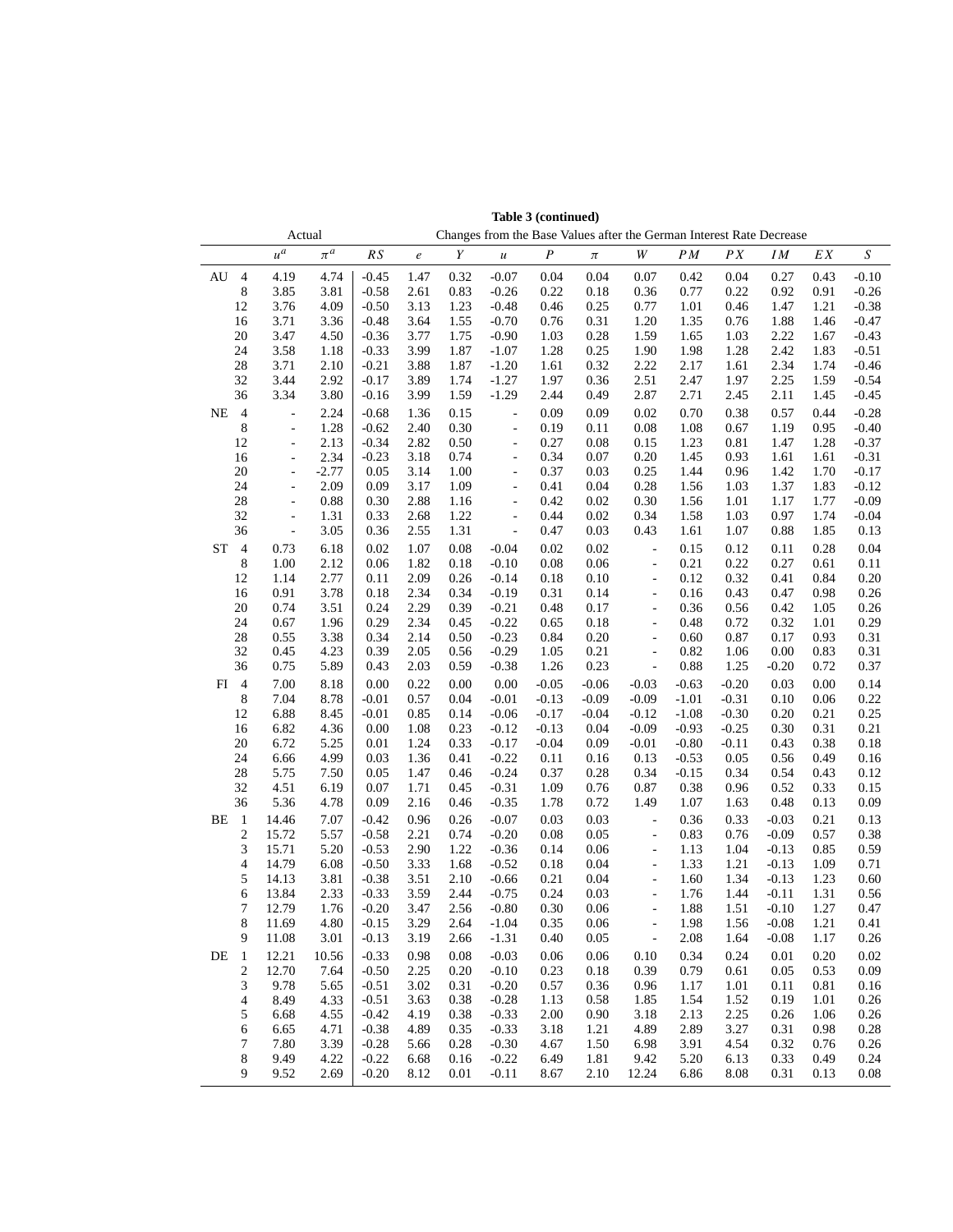|           |                         |       | Actual  |                          |                  |                  | Changes from the Base Values after the German Interest Rate Decrease |                  |       |                          |      |      |         |                   |                  |  |  |  |  |  |
|-----------|-------------------------|-------|---------|--------------------------|------------------|------------------|----------------------------------------------------------------------|------------------|-------|--------------------------|------|------|---------|-------------------|------------------|--|--|--|--|--|
|           |                         | $u^a$ | $\pi^a$ | RS                       | $\boldsymbol{e}$ | $\boldsymbol{Y}$ | $\boldsymbol{u}$                                                     | $\boldsymbol{P}$ | $\pi$ | $\ensuremath{W}$         | PM   | P X  | IM      | $\mathbb{E} \, X$ | $\boldsymbol{S}$ |  |  |  |  |  |
| NO        | $\mathbf{1}$            | 4.33  | 10.19   | 0.01                     | 0.97             | 0.09             | $-0.04$                                                              | 0.16             | 0.17  | $\overline{\phantom{a}}$ | 0.36 | 0.16 | 0.02    | 0.24              | 0.01             |  |  |  |  |  |
|           | $\overline{c}$          | 5.26  | 6.10    | 0.02                     | 2.25             | 0.24             | $-0.13$                                                              | 0.45             | 0.31  | $\Box$                   | 0.79 | 0.45 | 0.05    | 0.60              | 0.11             |  |  |  |  |  |
|           | 3                       | 4.74  | 6.40    | 0.05                     | 3.01             | 0.37             | $-0.22$                                                              | 0.81             | 0.38  | ÷,                       | 1.17 | 0.81 | 0.11    | 0.90              | 0.22             |  |  |  |  |  |
|           | $\overline{4}$          | 4.12  | 5.00    | 0.09                     | 3.54             | 0.47             | $-0.31$                                                              | 1.19             | 0.39  | ä,                       | 1.49 | 1.19 | 0.17    | 1.12              | 0.31             |  |  |  |  |  |
|           | 5                       | 3.58  | $-1.42$ | 0.13                     | 3.85             | 0.49             | $-0.37$                                                              | 1.56             | 0.37  | $\blacksquare$           | 1.87 | 1.56 | 0.23    | 1.21              | 0.22             |  |  |  |  |  |
|           | 6                       | 3.79  | 7.16    | 0.17                     | 4.09             | 0.49             | $-0.40$                                                              | 1.89             | 0.35  | $\Box$                   | 2.15 | 1.89 | 0.29    | 1.25              | 0.19             |  |  |  |  |  |
|           | 7                       | 4.84  | 4.41    | 0.20                     | 4.14             | 0.47             | $-0.41$                                                              | 2.20             | 0.32  | ÷,                       | 2.52 | 2.20 | 0.31    | 1.14              | 0.11             |  |  |  |  |  |
|           | 8                       | 6.61  | 6.31    | 0.23                     | 4.15             | 0.48             | $-0.42$                                                              | 2.49             | 0.30  | ÷,                       | 2.84 | 2.49 | 0.32    | 1.08              | 0.12             |  |  |  |  |  |
|           | 9                       | 7.13  | 4.20    | 0.24                     | 4.24             | 0.46             | $-0.42$                                                              | 2.77             | 0.28  | $\overline{\phantom{a}}$ | 3.18 | 2.77 | 0.33    | 0.99              | 0.06             |  |  |  |  |  |
| SW        | $\,1\,$                 | 3.14  | 8.25    | $-0.14$                  | 0.99             | 0.04             | ÷,                                                                   | 0.09             | 0.10  | 0.04                     | 0.43 | 0.09 | 0.04    | 0.20              | $-0.08$          |  |  |  |  |  |
|           | $\overline{c}$          | 3.45  | 10.07   | $-0.22$                  | 2.27             | 0.12             | ä,                                                                   | 0.26             | 0.19  | 0.14                     | 0.99 | 0.26 | 0.13    | 0.56              | $-0.14$          |  |  |  |  |  |
|           | 3                       | 3.08  | 7.58    | $-0.22$                  | 2.99             | 0.21             | $\overline{\phantom{a}}$                                             | 0.46             | 0.21  | 0.30                     | 1.35 | 0.46 | 0.24    | 0.91              | $-0.11$          |  |  |  |  |  |
|           | $\overline{4}$          | 2.80  | 6.63    | $-0.18$                  | 3.44             | 0.28             | $\overline{\phantom{a}}$                                             | 0.67             | 0.22  | 0.49                     | 1.65 | 0.67 | 0.34    | 1.21              | $-0.10$          |  |  |  |  |  |
|           | 5                       | 2.97  | 6.86    | $-0.10$                  | 3.63             | 0.34             | ä,                                                                   | 0.86             | 0.20  | 0.68                     | 1.82 | 0.86 | 0.43    | 1.39              | $-0.03$          |  |  |  |  |  |
|           | 6                       | 2.23  | 4.76    | $-0.01$                  | 3.72             | 0.38             | $\overline{a}$                                                       | 1.04             | 0.19  | 0.88                     | 1.99 | 1.04 | 0.48    | 1.49              | $-0.02$          |  |  |  |  |  |
|           | 7                       | 1.94  | 6.48    | 0.09                     | 3.61             | 0.39             | $\blacksquare$                                                       | 1.21             | 0.17  | 1.07                     | 2.13 | 1.21 | 0.51    | 1.52              | $-0.02$          |  |  |  |  |  |
|           | 8                       | 1.68  | 8.03    | 0.18                     | 3.46             | 0.39             | $\overline{\phantom{a}}$                                             | 1.35             | 0.16  | 1.23                     | 2.27 | 1.35 | 0.51    | 1.50              | $-0.05$          |  |  |  |  |  |
|           | 9                       | 1.98  | 8.84    | 0.25                     | 3.41             | 0.40             | $\Box$                                                               | 1.51             | 0.17  | 1.37                     | 2.52 | 1.51 | 0.51    | 1.50              | $-0.07$          |  |  |  |  |  |
| <b>GR</b> | $\,1\,$                 | 5.78  | 25.10   | $\overline{a}$           | 0.99             | 0.01             | ä,                                                                   | 0.11             | 0.14  | 0.10                     | 0.48 | 0.49 | 0.01    | 0.16              | $-0.01$          |  |  |  |  |  |
|           | $\overline{c}$          | 7.86  | 19.12   | $\overline{a}$           | 2.29             | 0.03             | $\overline{\phantom{a}}$                                             | 0.35             | 0.28  | 0.32                     | 1.15 | 1.13 | 0.03    | 0.38              | $-0.04$          |  |  |  |  |  |
|           | 3                       | 8.14  | 20.28   | ÷,                       | 3.06             | 0.06             | $\overline{\phantom{a}}$                                             | 0.63             | 0.34  | 0.60                     | 1.61 | 1.59 | 0.05    | 0.52              | $-0.02$          |  |  |  |  |  |
|           | $\overline{4}$          | 7.81  | 17.67   | $\overline{a}$           | 3.58             | 0.09             | $\overline{\phantom{a}}$                                             | 0.92             | 0.34  | 0.87                     | 1.92 | 1.92 | 0.08    | 0.63              | $-0.04$          |  |  |  |  |  |
|           | 5                       | 7.38  | 17.52   | ÷,                       | 3.85             | 0.12             | $\blacksquare$                                                       | 1.18             | 0.30  | 1.13                     | 2.08 | 2.19 | 0.10    | 0.70              | $-0.02$          |  |  |  |  |  |
|           | 6                       | 7.36  | 14.26   | ÷,                       | 4.02             | 0.14             | $\overline{\phantom{a}}$                                             | 1.41             | 0.27  | 1.37                     | 2.28 | 2.43 | 0.11    | 0.63              | $-0.01$          |  |  |  |  |  |
|           | $\boldsymbol{7}$        | 7.67  | 15.59   | $\overline{\phantom{a}}$ | 3.99             | 0.14             | $\Box$                                                               | 1.64             | 0.26  | 1.59                     | 2.46 | 2.60 | 0.09    | 0.42              | $-0.05$          |  |  |  |  |  |
|           | 8                       | 7.46  | 14.49   | $\overline{a}$           | 3.91             | 0.14             | $\overline{\phantom{a}}$                                             | 1.84             | 0.23  | 1.81                     | 2.55 | 2.75 | 0.11    | 0.49              | $-0.05$          |  |  |  |  |  |
|           | 9                       | 7.03  | 20.83   | ÷,                       | 3.92             | 0.15             | $\Box$                                                               | 2.04             | 0.23  | 2.01                     | 2.81 | 2.96 | 0.11    | 0.47              | $-0.09$          |  |  |  |  |  |
| IR        | $\,1\,$                 | 12.72 | 15.18   | 0.02                     | 0.96             | 0.08             | $-0.02$                                                              | 0.00             | 0.00  | 0.00                     | 0.51 | 0.27 | 0.00    | 0.25              | $-0.07$          |  |  |  |  |  |
|           | $\overline{c}$          | 15.24 | 10.71   | 0.03                     | 2.21             | 0.26             | $-0.09$                                                              | 0.06             | 0.06  | 0.03                     | 1.18 | 0.65 | 0.08    | 0.64              | $-0.10$          |  |  |  |  |  |
|           | 3                       | 16.78 | 6.38    | 0.03                     | 2.93             | 0.48             | $-0.19$                                                              | 0.18             | 0.13  | 0.09                     | 1.60 | 0.94 | 0.24    | 1.01              | $-0.08$          |  |  |  |  |  |
|           | $\overline{\mathbf{4}}$ | 18.91 | 5.19    | 0.02                     | 3.40             | 0.67             | $-0.32$                                                              | 0.32             | 0.15  | 0.17                     | 1.89 | 1.16 | 0.42    | 1.32              | $-0.06$          |  |  |  |  |  |
|           | 5                       | 18.53 | 5.75    | 0.02                     | 3.65             | 0.82             | $-0.46$                                                              | 0.45             | 0.14  | 0.24                     | 2.17 | 1.36 | 0.56    | 1.54              | $-0.06$          |  |  |  |  |  |
|           | 6                       | 18.77 | 2.20    | 0.04                     | 3.81             | 0.93             | $-0.58$                                                              | 0.58             | 0.13  | 0.32                     | 2.52 | 1.54 | 0.66    | 1.64              | $-0.14$          |  |  |  |  |  |
|           | 7                       | 17.89 | 3.39    | 0.06                     | 3.78             | 1.00             | $-0.68$                                                              | 0.71             | 0.13  | 0.39                     | 2.77 | 1.69 | 0.73    | 1.68              | $-0.23$          |  |  |  |  |  |
|           | 8                       | 16.90 | 5.44    | 0.10                     | 3.70             | 1.02             | $-0.76$                                                              | 0.83             | 0.13  | 0.46                     | 3.02 | 1.83 | 0.74    | 1.67              | $-0.35$          |  |  |  |  |  |
|           | 9                       | 14.68 | $-0.78$ | 0.15                     | 3.70             | 1.00             | $-0.82$                                                              | 0.94             | 0.11  | 0.54                     | 3.33 | 1.99 | 0.71    | 1.60              | $-0.52$          |  |  |  |  |  |
| <b>SP</b> | $\,1\,$                 | 19.56 | 13.93   | 0.00                     | 0.96             | 0.06             | ä,                                                                   | 0.01             | 0.01  | 0.02                     | 0.54 | 0.27 | $-0.14$ | 0.16              | 0.00             |  |  |  |  |  |
|           | $\overline{c}$          | 20.85 | 11.76   | $-0.01$                  | 2.20             | 0.17             | $\overline{\phantom{a}}$                                             | 0.03             | 0.03  | 0.08                     | 1.19 | 0.61 | $-0.34$ | 0.40              | 0.03             |  |  |  |  |  |
|           | 3                       | 23.41 | 11.62   | 0.00                     | 2.88             | 0.28             | $\Box$                                                               | 0.08             | 0.06  | 0.18                     | 1.45 | 0.84 | $-0.45$ | 0.63              | 0.13             |  |  |  |  |  |
|           | $\overline{\mathbf{4}}$ | 24.58 | 7.69    | 0.00                     | 3.30             | 0.38             | $\overline{\phantom{a}}$                                             | 0.16             | 0.08  | 0.33                     | 1.65 | 1.01 | $-0.49$ | 0.82              | 0.18             |  |  |  |  |  |
|           | 5                       | 23.91 | 11.07   | 0.01                     | 3.49             | 0.46             | $\overline{\phantom{a}}$                                             | 0.27             | 0.12  | 0.52                     | 1.79 | 1.15 | $-0.48$ | 0.95              | 0.17             |  |  |  |  |  |
|           | 6                       | 22.97 | 5.85    | 0.02                     | 3.59             | 0.52             | $\overline{\phantom{a}}$                                             | 0.43             | 0.17  | 0.79                     | 1.91 | 1.32 | $-0.45$ | 1.01              | 0.16             |  |  |  |  |  |
|           | $\boldsymbol{7}$        | 21.81 | 5.65    | 0.03                     | 3.51             | 0.55             | $\overline{\phantom{a}}$                                             | 0.68             | 0.26  | 1.16                     | 2.07 | 1.50 | $-0.38$ | 1.05              | 0.13             |  |  |  |  |  |
|           | 8                       | 19.56 | 7.09    | 0.04                     | 3.42             | 0.54             | ÷,                                                                   | 1.09             | 0.43  | 1.74                     | 2.18 | 1.77 | $-0.24$ | 1.05              | 0.11             |  |  |  |  |  |
|           | 9                       | 18.34 | 7.31    | 0.05                     | 3.48             | 0.48             | ÷,                                                                   | 1.72             | 0.67  | 2.59                     | 2.40 | 2.20 | $-0.05$ | 1.01              | 0.09             |  |  |  |  |  |

**Table 3 (continued)**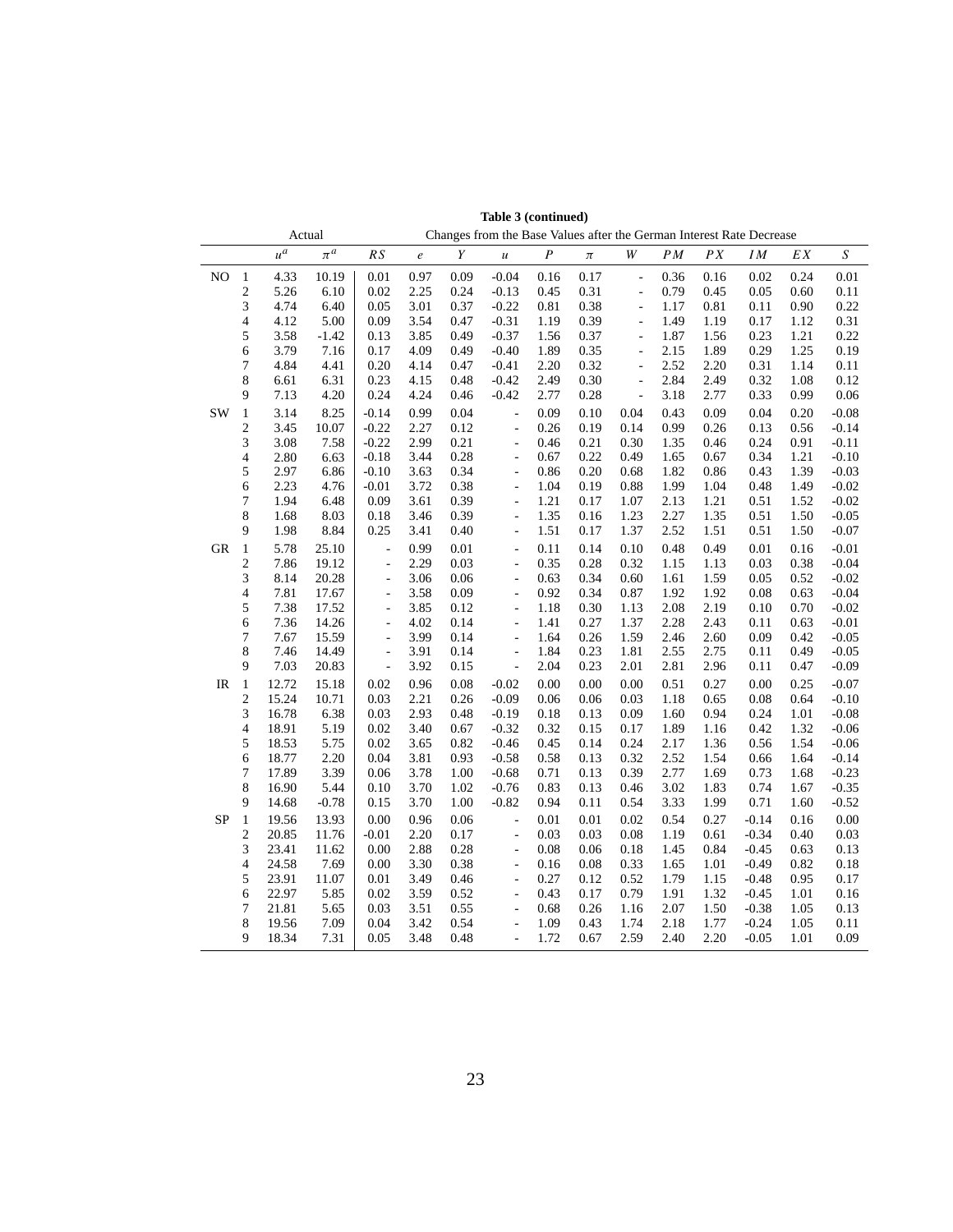rate. Consider first the effects of an interest rate decrease in a particular country. A decrease in the short-term rate in a country leads to a decrease in the long-term rate through the term structure equation. A decrease in the short-term rate also leads to a depreciation of the country's currency (assuming that the interest rate decrease is relative to other countries' interest rates). The interest rate decreases lead to an increase in consumption, investment, and imports. The depreciation of the currency leads to an increase in exports. This effect on exports works through the trade-share equations. The dollar price of the country's exports that feeds into the trade-share equations is lower because of the depreciation, and this increases the share of the other countries' total imports imported from the particular country. The effect on aggregate demand in the country from the interest rate decrease is thus positive from the increase in consumption, investment, and exports and negative from the increase in imports. The net effect could thus go either way, but it is almost always positive.

There is also a positive effect on inflation. The depreciation leads to an increase in the price of imports, and this has a positive effect on the domestic price level through the price equation. In addition, if aggregate demand increases, this increases demand pressure, which has a positive effect on the domestic price level.

There are many other effects that follow from these, including effects back on the short-term interest rate itself through the interest rate reaction function, but these are typically second order in nature, especially in the short run. The main effects are as just described.

The decrease in the German interest rate should thus stimulate the German economy, depreciate the mark, and lead to a rise in German prices and wages. How much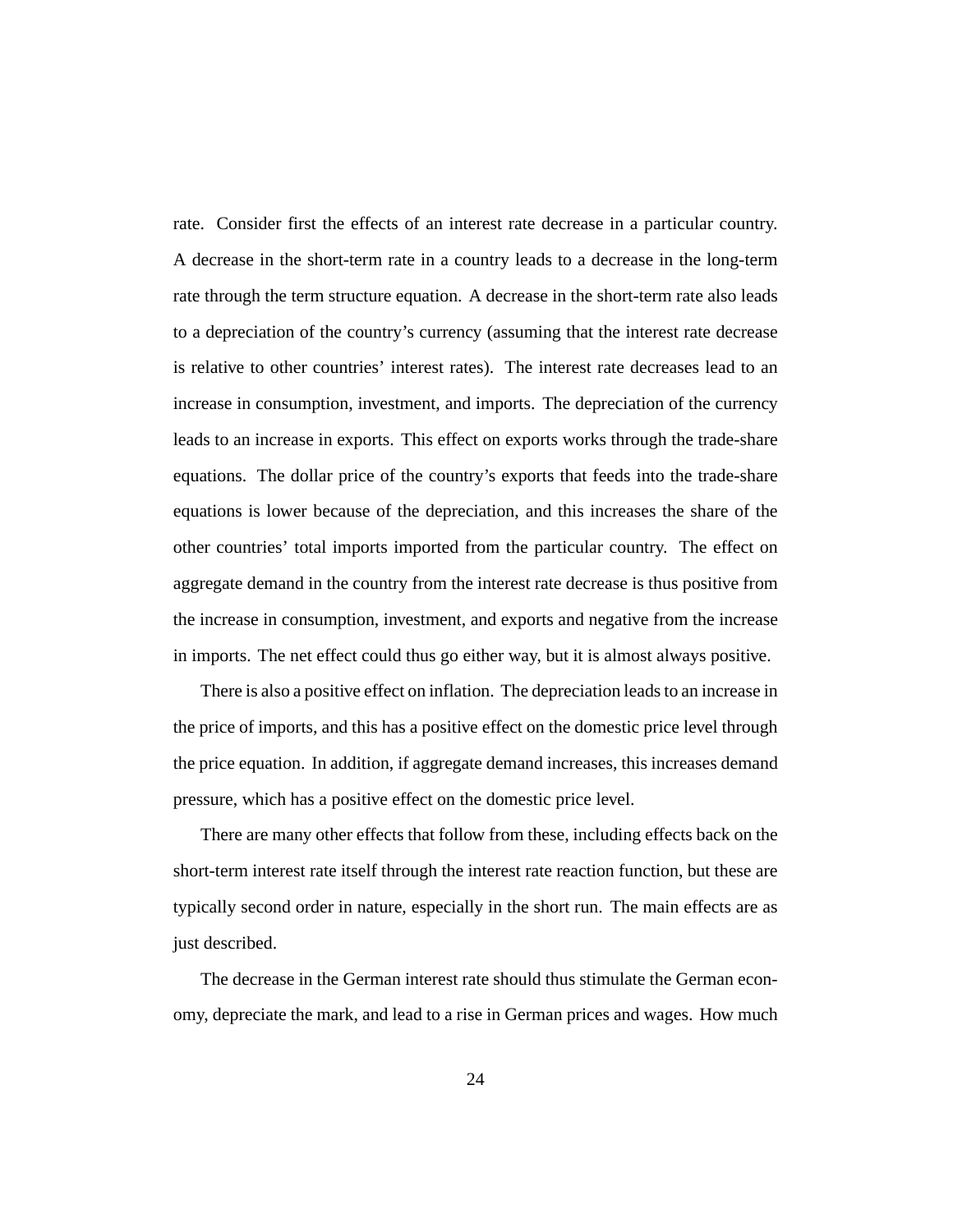prices and wages rise depends, among other things, on the size of the coefficient estimates of the demand pressure variables in the price and wage equations and on the functional forms of the demand pressure variables. The size of the wage and price increases also depends on how much the mark depreciates and on the size of the coefficient estimate of the import price variable in the price equation.

For those European countries whose interest rate reaction functions include the German interest rate as an explanatory variable, the fall in the German rate will lead to a direct fall in their interest rates. In addition, the depreciation of the mark (relative to the dollar) will lead to a depreciation of the other European countries' currencies (relative to the dollar) because they are fairly closely tied to the mark in the short run through the exchange rate equations.

### **The Results**

Turn now to the results in Table 3. By the end of the nine-year period the German exchange rate relative to the dollar (*e*) had depreciated 4.07 percent, the price level (*P*) was 2.14 percent higher, the inflation rate ( $\pi$ ) was .23 percentage points higher, and the unemployment rate (*u*) was .98 percentage points lower—all compared to the base case (the actual values). (An increase in *e* for a country is a depreciation of the country's currency relative to the dollar.) The balance of payments as a percent of GDP (*S*) was .39 percentage points lower: German imports (*IM*) rose more than German exports (*EX*), and German import prices (*PM*) rose more than German export prices (*PX*).

The interest rate (*RS*) for France fell because French monetary policy is affected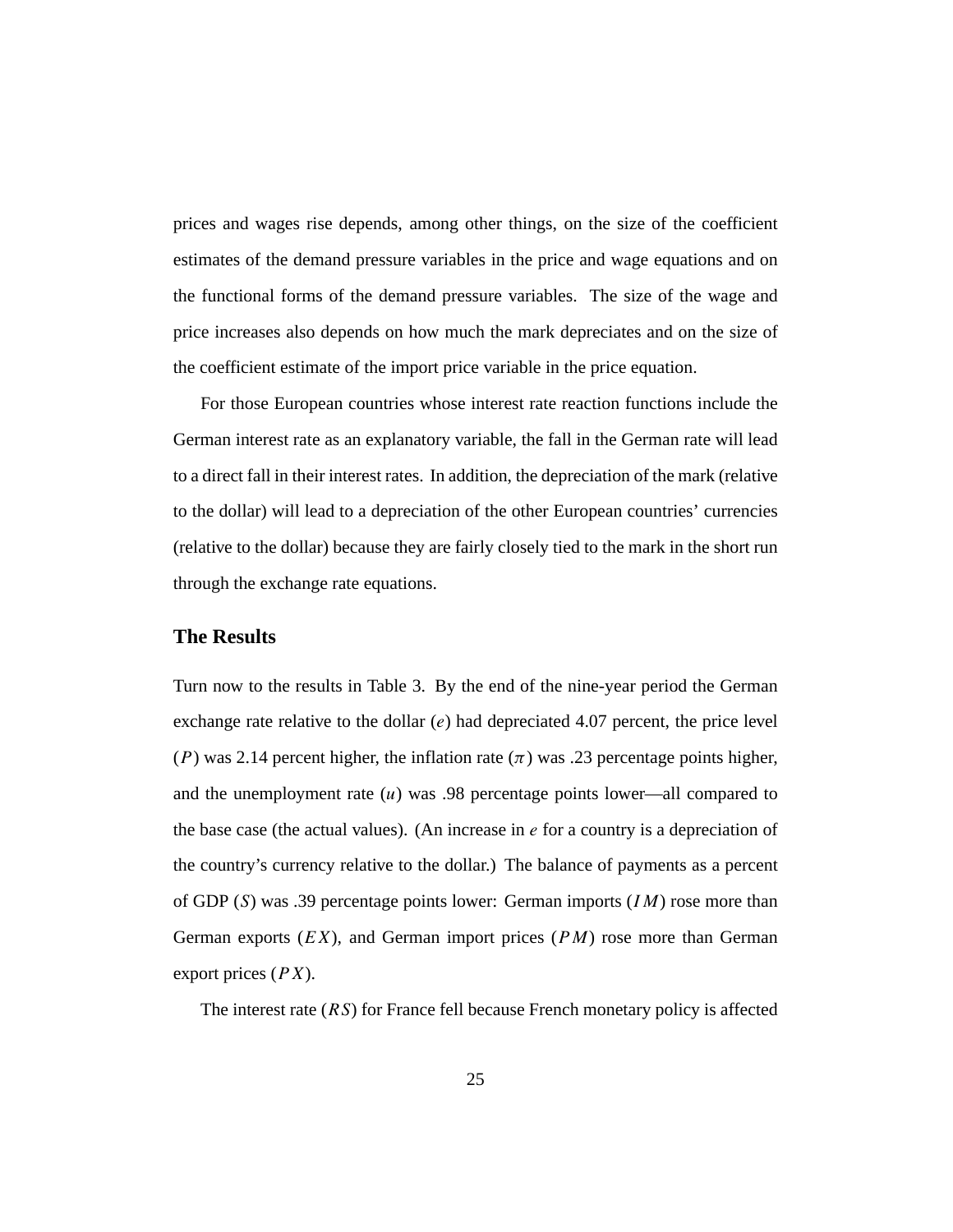by German monetary policy. (The German interest rate is an explanatory variable in the French interest rate reaction function.) By the end of the period the French exchange rate had depreciated 2.91 percent, the price level was 1.18 percent higher, the inflation rate was .14 percentage points higher, and the unemployment rate was .63 percentage points lower. Note that although both the mark and the French franc depreciated relative to the dollar (4.07 and 2.91 percent, respectively), the franc depreciated less and thus appreciated relative to the mark. This is because of the smaller rise in the domestic price level in France than in Germany.

The Italian lira is closely tied to the mark in the model, and the lira depreciated almost as much as the mark. This led to a rise in the Italian price level, which led the Italian monetary authorities to raise the interest rate. This offset much of the stimulus from the depreciation. By the end of the period the price level was 1.43 percent higher, the inflation rate .12 percentage points higher, and the unemployment rate .06 percentage points lower.

The UK results are a little more complicated to explain. The pound initially depreciated relative to the dollar, but by less than did the mark. The pound thus appreciated relative to the mark (and other European currencies), and this appreciation was large enough to lead to a decrease in the overall UK import price index. This in turn had a negative effect on the UK domestic price level. The UK was thus in the envious position of having a lower price level and a lower unemployment rate. UK export prices (*PX*) fell less than did UK import prices (*PM*), and this is the main reason for the increase in the UK balance of payments (*S*). The increase in the UK balance of payments is an increase in net UK foreign security and reserve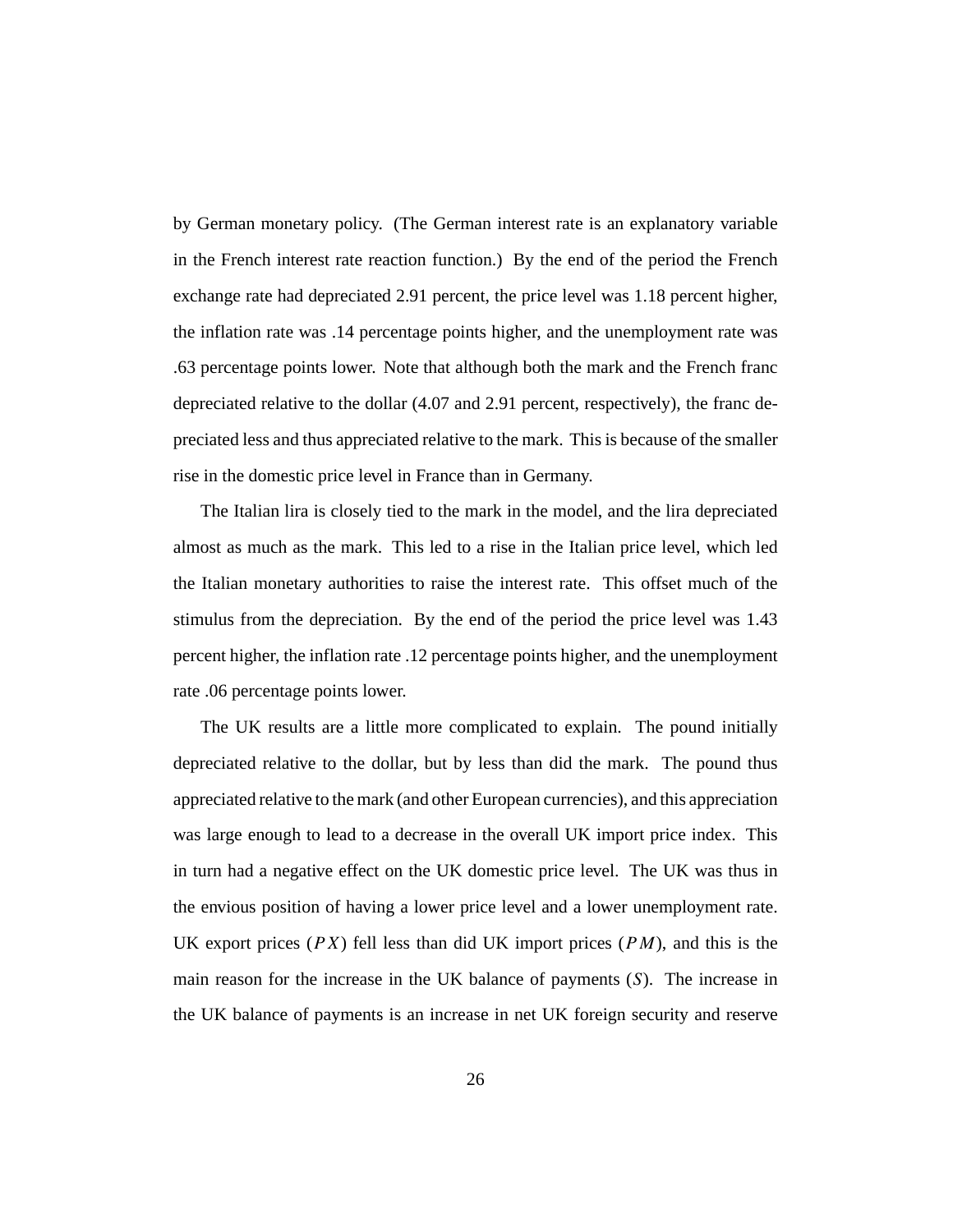holdings, and this increase has a positive effect on consumption. This positive effect on consumption is the main reason for the increase in UK output. By the end of the period the UK price level is 0.84 percent lower, the inflation rate is .07 percentage points higher, and the unemployment rate is .32 percentage points lower.

The main effect on the US was a fall in the price of imports, caused by the appreciation of the dollar relative to the European currencies. This led to a slight fall in the US domestic price level and to an increase in US imports. The net effect on US output was small. Similarly, the Japanese price of imports fell, and there was a slight fall in the Japanese domestic price level.

The results for the remaining 11 European countries in Table 3 should be fairly self explanatory. The currencies depreciated relative to the dollar because they are closely tied to the mark, and these depreciations stimulated the economies. In addition, the interest rate in a number of countries fell in response to the fall in the German interest rate, and this was stimulative. Therefore, both prices and output rose in the countries. Denmark is an outlier in the size of its exchange rate response, which suggests that the Denmark exchange rate equation may not be well specified.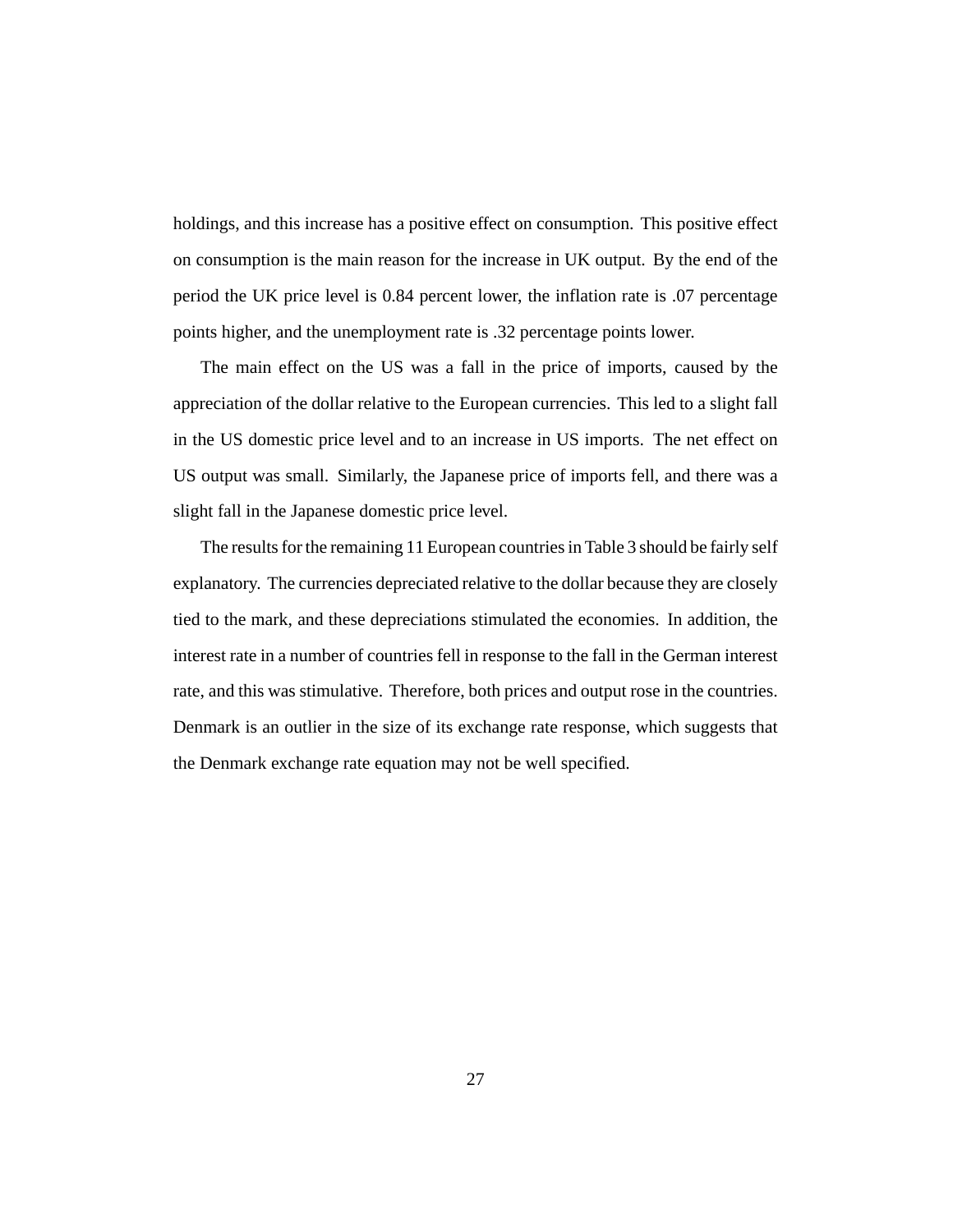# **5 Conclusion**

The following table helps bring together some of the main results in Table 3:

|           | Price<br>Level | Inflation Unempl.<br>Rate | Rate   | Output |
|-----------|----------------|---------------------------|--------|--------|
| <b>GE</b> | 2.38           | .23                       | $-.98$ | 2.14   |
| <b>FR</b> | 1.18           | .14                       | $-.63$ | .67    |
| <b>IT</b> | 1.43           | .12                       | $-.06$ | .11    |
| UК        | $-.84$         | .07                       | $-.32$ | .28    |

Changes from the Base Values after 36 Quarters

Are these estimated price level and inflation costs worth incurring for the resulting gains in output and decreases in unemployment? The answer to this depends, of course, on one's welfare function, but it seems likely, given the fairly small estimated costs, that many welfare functions would call for accepting the costs. In other words, many people are likely to agree that the Bundesbank should have been more expansionary in the 1980s based on these estimated price level and inflation costs. Remember that these results are not governed by the NAIRU dynamics. It is not the case that an experiment like this will result in accelerating price levels, so there are no horrible events lurking beyond the 36-quarter horizon of the present experiment.

Whether one accepts this conclusion depends, of course, on whether one thinks the price and wage equations underlying it are any good. The tests in Fair (1997a, 1997b) strongly support the equations' dynamics and reject the NAIRU dynamics, and so I would argue that the current results should be taken seriously.

The results of estimating the price and wage equations do not, however, pin down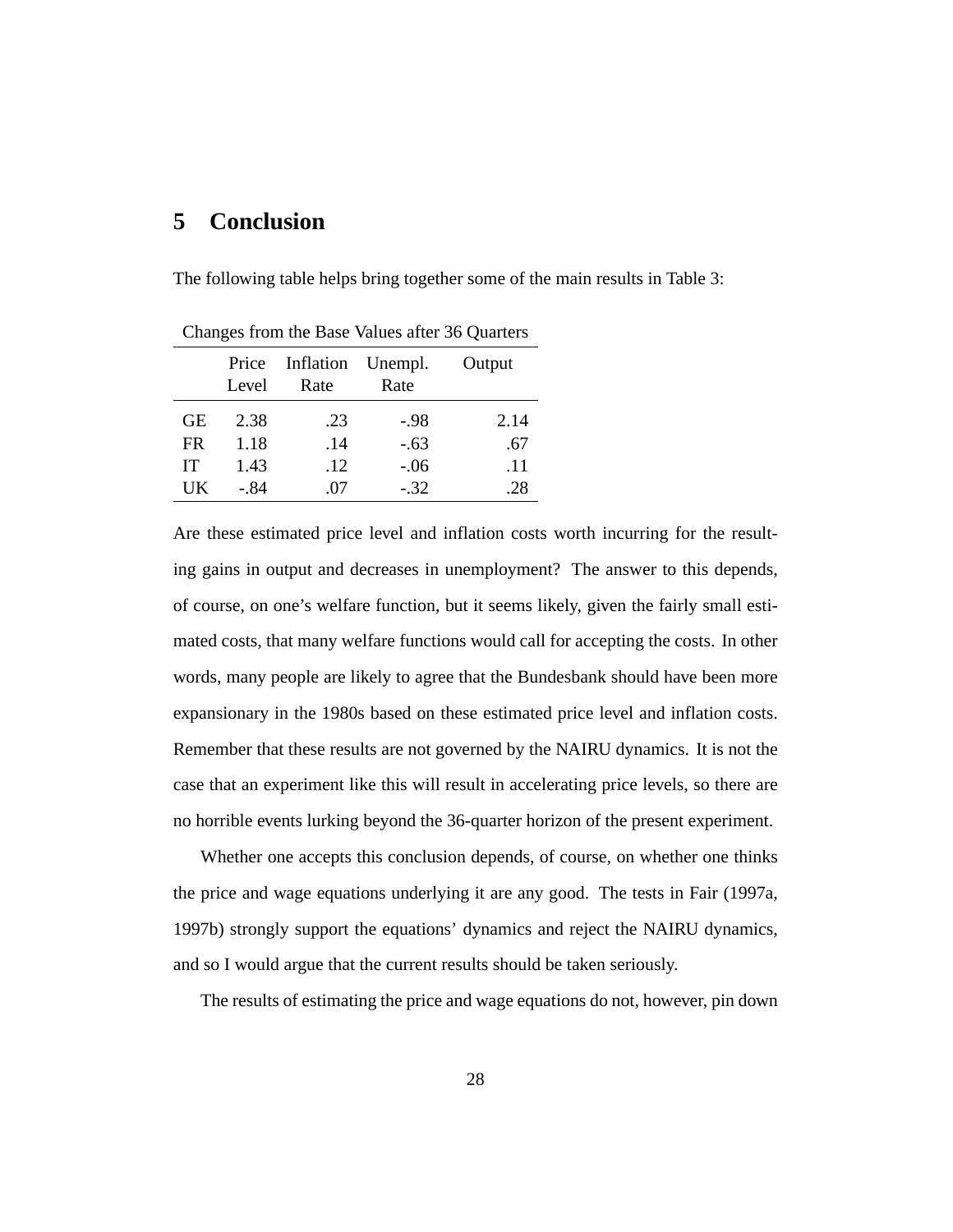the point at which the relationship between the price level and unemployment becomes highly nonlinear. Although the best fitting functional forms of the demand pressure variables were used for the results in Table 3, other functional forms usually gave similar fits. As mentioned in the Introduction, this is not a problem for the present paper because the experiment is over a period in which unemployment was generally quite high, but it does mean that the MC model should not be pushed into values of the unemployment rate much lower than have been observed historically.

The main message for policy makers from the estimates of the price and wage equations and the tests of the NAIRU dynamics is that policy makers should not think there is some value of the unemployment rate below which the price level accelerates and above which it decelerates. They should think instead that the price level is a negative function of the unemployment rate (or other measure of demand slack), where at some point the function begins to become highly nonlinear. How bold a policy maker is in pushing the unemployment rate into uncharted waters will depend on how fast he or she thinks the nonlinearity becomes severe. The results in Table 3 suggest that more pushing could have been done in Europe in the 1980s with fairly modest price level costs.